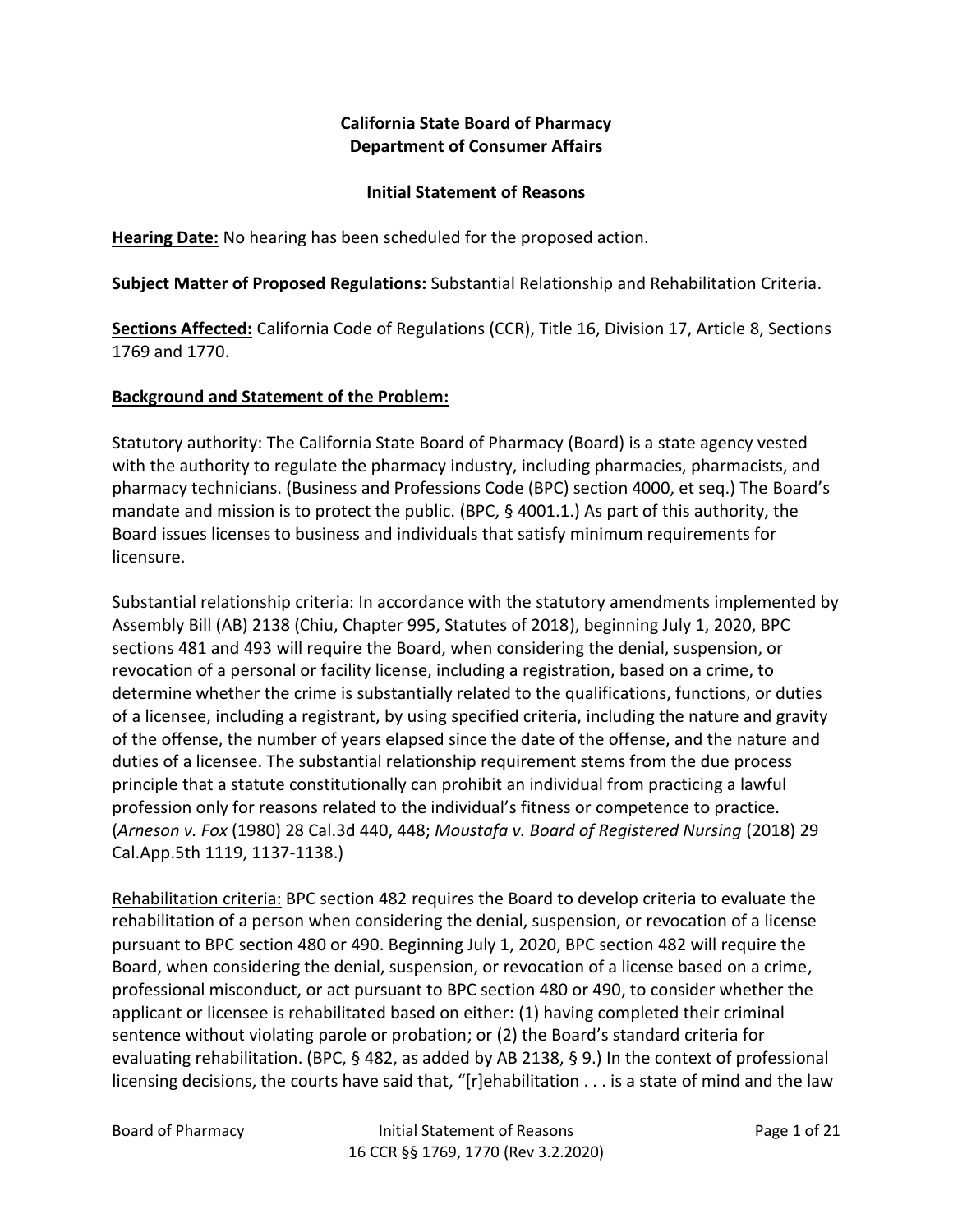looks with favor upon rewarding with the opportunity to serve, one who has achieved reformation and regeneration." (*Pacheco v. State Bar* (1987) 43 Cal.3d 1041, 1058, internal punctuation omitted.) Additionally, the Legislature's "clear intent" in enacting AB 2138 was "to reduce licensing and employment barriers for people who are rehabilitated." (*Moustafa v. Board of Registered Nursing* (2018) 29 Cal.App.5th 1119, 1135.)

### Related law and regulations:

BPC section 4301(l) provides that the conviction of a crime substantially related to the qualifications, functions and duties of a licensee under this chapter is considered unprofessional conduct.

16 CCR section 1769 establishes the criteria for determining rehabilitation of an applicant or licensee when considering denial, suspension, or petition for reinstatement of a license on the ground of a criminal conviction.

16 CCR section 1770 establishes the general criteria for determining when a crime is substantially related to the qualifications, functions and duties of a licensee.

Problem statement: In order to comply with the mandates of AB 2138, the Board proposes to amend sections 1769 and 1770 of Article 8 of Division 17 of Title 16 of the CCR to adhere to these mandates and revise its substantial relationship and rehabilitation criteria.

# **SPECIFIC PURPOSE, ANTICIPATED BENEFIT, AND RATIONALE:**

#### **Amend 16 CCR Section 1770 (Substantial Relationship Criteria)**

#### **Section 1770, subdivision (a)**

Purpose: 16 CCR section 1770 establishes the criteria for determining whether a crime or act is substantially related to the qualifications, functions, and duties of a licensee and therefore grounds for denial, suspension, or revocation of a license pursuant to BPC sections 480 or 490. The purpose of amending 16 CCR section 1770, subdivision (a) is to expand the regulation to also require the Board to apply these criteria in its evaluation of a disciplinary action taken by another state, by any agency of the federal government, or by another country as described in BPC section 141, because the substantially related acts that are the basis for those disciplinary actions may be grounds for disciplining a licensee pursuant to BPC section 141. This subdivision would also be amended to require the Board to apply these criteria in its evaluation of "professional misconduct," because, beginning July 1, 2020, the Board will be expressly authorized to deny licenses based on such misconduct under BPC section 480. (BPC, § 480, subd. (a)(2), as added by AB 2138, § 4.)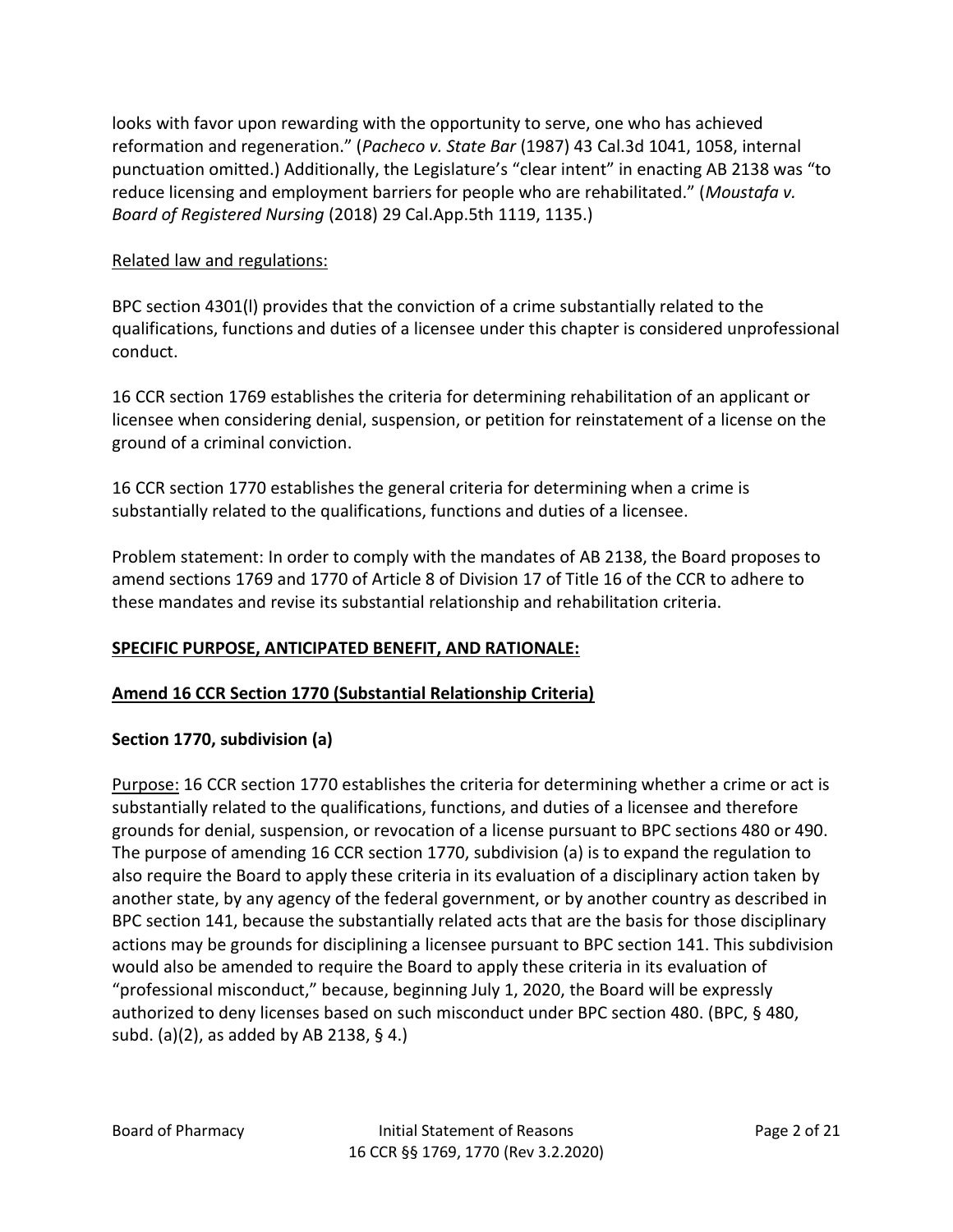Anticipated Benefits: The proposed revisions to 16 CCR section 1770, subdivision (a) would provide clarity to applicants and licensees that the Board will apply the substantial relationship criteria in that section in its proceedings to deny, suspend, or revoke a license, as applicable, on the basis of professional misconduct pursuant to BPC section 480, as in effect beginning July 1, 2020, or a disciplinary action described in BPC section 141. The proposal would also provide clarity to relevant parties to any administrative appeal arising from a licensing decision (e.g., the Deputy Attorney General, the Administrative Law Judge, respondent, and respondent's counsel) that when disciplining applicants or licensees for a criminal conviction, the Board is required to determine whether the act is substantially related to the practice of pharmacy using the listed criteria.

Rationale: BPC section 141 authorizes the Board to discipline a license on the basis of a disciplinary action taken by another state, by any agency of the federal government, or by another country for a substantially related act. Beginning July 1, 2020, BPC section 480 will authorize the Board to deny a license application on the basis of substantially related professional misconduct that results in formal discipline by a licensing board in or outside of California. (BPC, § 480, subd. (a)(2), as added by AB 2138, § 4.) The regulation seeks to implement, interpret, and make specific BPC sections 141 and 480 by adding their relative provisions to the Board's substantial relationship criteria regulation. Accordingly, the proposal is necessary to provide the appropriate notice to applicants and licensees that the substantial relationship criteria in 16 CCR section 1770 apply to determinations of whether disciplinary action taken by another state, by any agency of the federal government, or by another country, or professional misconduct, are grounds for license denial, suspension, or revocation, and to implement the requirements of BPC sections 141 and 480. The proposal is also necessary to consolidate into one regulation the criteria the Board will apply in evaluating whether a crime or other misconduct is substantially related to the qualifications, functions, and duties of a licensee.

# **Section 1770, subdivision (b)**

Purpose: The purpose of adding 16 CCR section 1770, subdivision (b) is to implement AB 2138, adding BPC sections 481 and 493, which, beginning July 1, 2020, will require each board, when considering the denial, suspension, or revocation of a license based on a crime, to determine whether the crime is substantially related to the qualifications, functions, or duties of the professions regulated by that board by using specified criteria. (BPC, § 481, subd. (b), as added by AB 2138, § 7; BPC, § 493, subd. (b), as added by AB 2138, § 13.) Those criteria are as follows: (1) the nature and gravity of the offense; (2) the number of years elapsed since the date of the offense; and (3) the nature and duties of the profession. (*Id.*)

Anticipated Benefits: The proposed revisions to 16 CCR section 1770, subdivision (b) would provide clarity and transparency to applicants and licensees by listing the specific criteria the Board must consider when making the substantial relationship determinations applicable to criminal convictions. The proposal would also make relevant parties to any administrative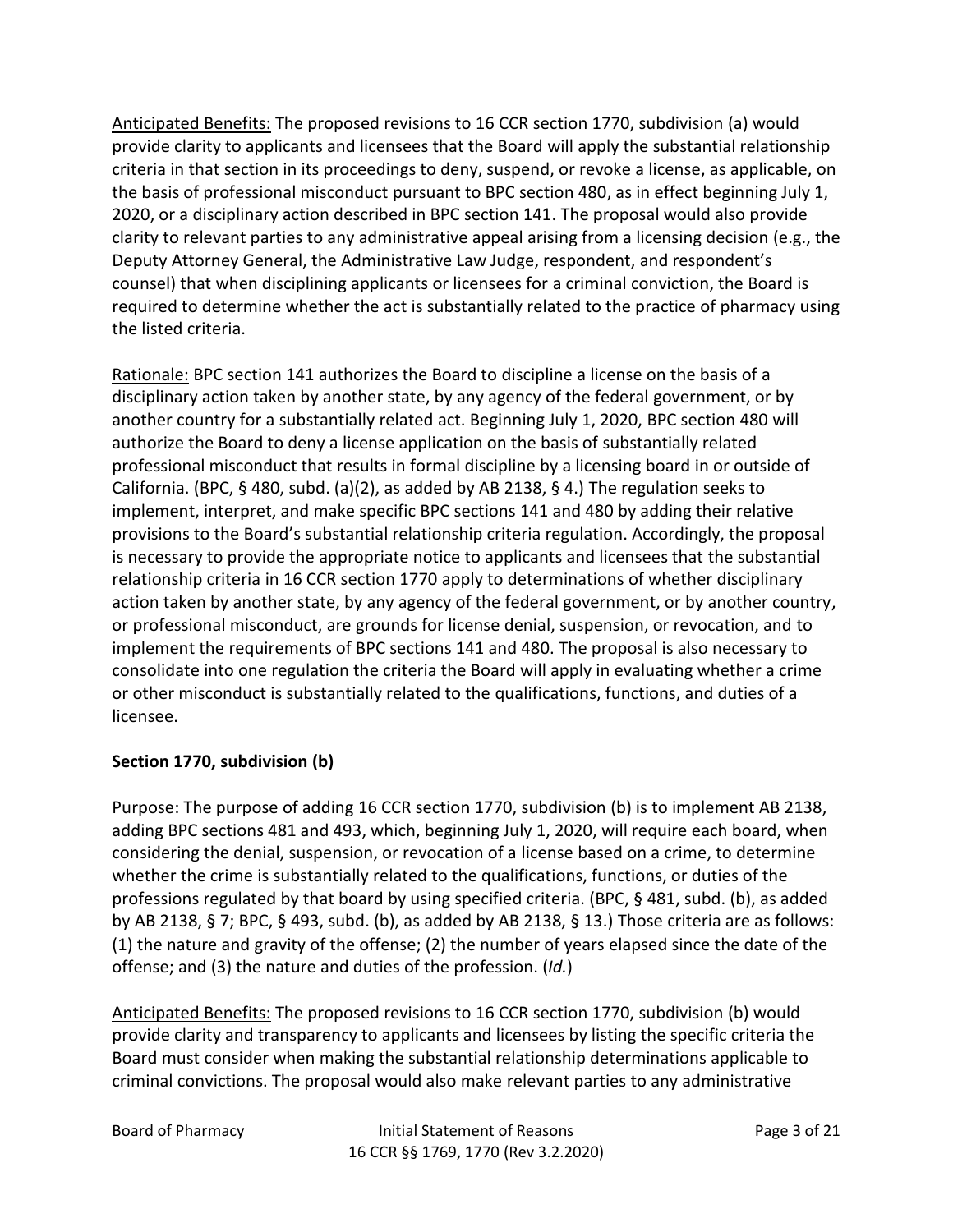appeal arising from a license denial (e.g., the Deputy Attorney General, the Administrative Law Judge, respondent, and respondent's counsel) aware of the specific criteria used by the Board to determine whether a criminal conviction is substantially related to the qualifications, functions, and duties of a licensee.

Rationale: BPC section 480 presently authorizes the Board to deny an application for licensure based on a crime or act that is substantially related to the qualifications, functions, or duties of a licensee. (BPC, § 480, subd. (a)(3)(B).) Likewise, BPC section 490 authorizes the Board to suspend or revoke a license on the basis that the licensee was convicted of a crime substantially related to the qualifications, functions, or duties of a licensee. (BPC, § 490, subd. (a).) BPC section 481 requires the Board to develop criteria to help evaluate whether a crime or act was substantially related to the qualifications, functions, or duties of a licensee when considering the denial, suspension, or revocation of a license. The Board established the criteria via regulations.

The Legislature's intent in enacting AB 2138 was to reduce licensing and employment barriers for people who are rehabilitated. (*Moustafa v. Board of Registered Nursing* (2018) 29 Cal.App.5th 1119, 1135.) Accordingly, in AB 2138, the Legislature amended BPC section 480 to limit the boards' ability to use prior criminal convictions or acts when denying licenses. Beginning July 1, 2020, boards may not deny a license to an applicant because the applicant was convicted of a crime, or due to the acts underlying the conviction, if the applicant has a certificate of rehabilitation, was granted clemency, made a showing of rehabilitation, or the conviction was dismissed or expunged. (BPC, § 480, subds. (b) & (c), as added by AB 2138, § 4.)

Absent these circumstances, AB 2138 will permit the Board to deny a license when an applicant has been convicted of a crime, if the crime is substantially related to the qualifications, functions, or duties of the regulated business or profession, and one of the following conditions exist:

- 1) the conviction occurred within the seven years preceding the application date, except that the seven-year limitation does not apply if the applicant was convicted of: (a) a serious felony under Penal Code section 1192.7; or (b) a registerable offense under Penal Code section 290, subdivision (d)(2) or (3)).
- 2) the applicant is presently incarcerated for the crime; or
- 3) the applicant was released from incarceration for the crime within the seven years preceding the application date, except that the seven-year limitation does not apply if the applicant was convicted of: (a) a serious felony under Penal Code section 1192.7; or (b) a registerable offense under Penal Code section 290, subdivision (d)(2) or (3)).

AB 2138 also specified three criteria that the Board must consider when evaluating whether a crime is "substantially related" to the regulated business or profession. The criteria "shall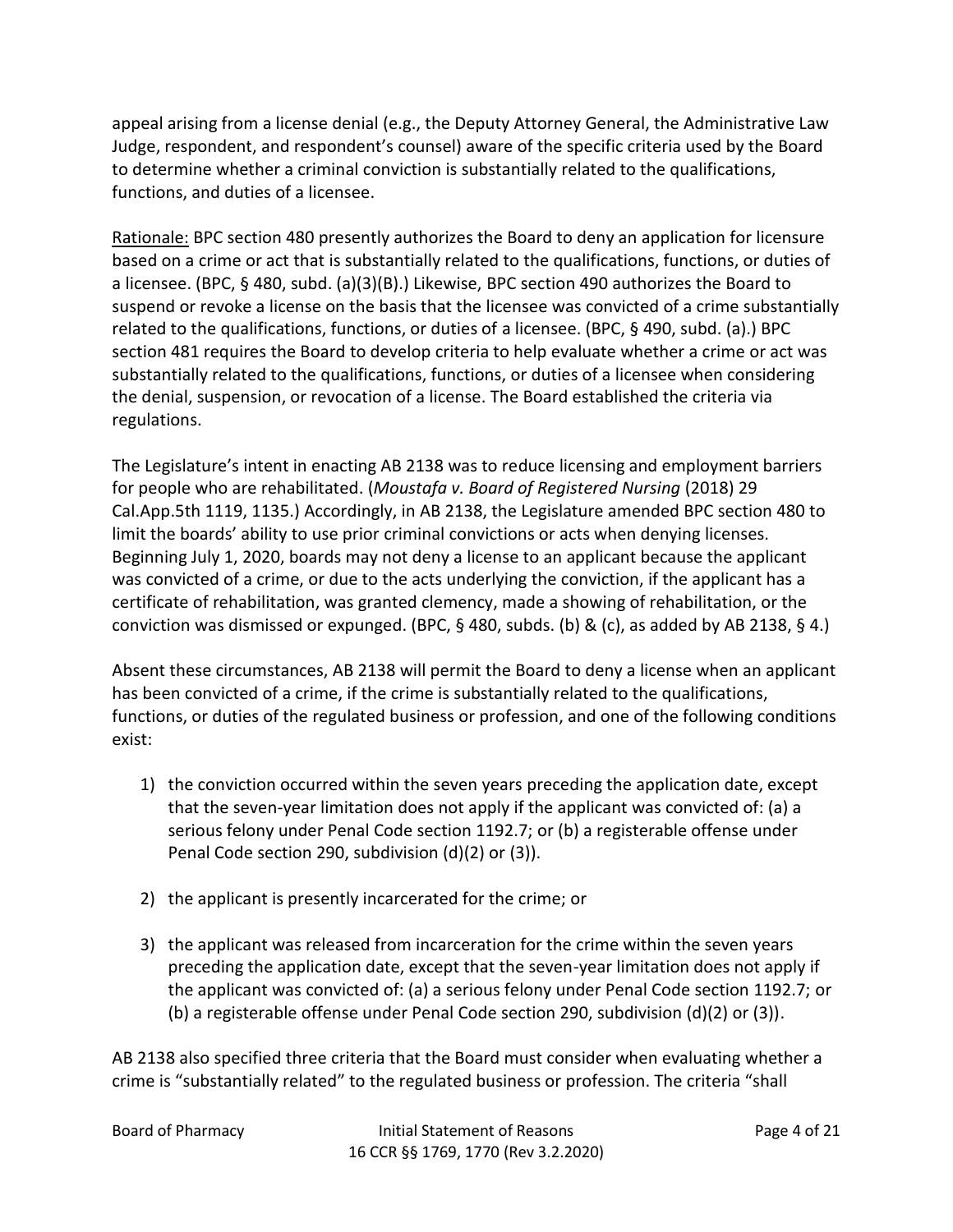include all of the following: (1) The nature and gravity of the offense[;] (2) The number of years elapsed since the date of the offense[; and,] (3) The nature and duties of the profession in which the applicant seeks licensure or in which the licensee is licensed." (BPC, § 481, subd. (b), as added by AB 2138, § 7; see also BPC, § 493, subd. (b), as added by AB 2138, § 13.) Accordingly, the proposed regulation lists each of these criteria for the Board to consider when making the substantial relationship determination regarding a crime. This proposed addition is necessary to conform the regulation to statute, and to consolidate the Board's substantial relationship criteria in one place.

# **Section 1770, subdivision (c)**

Purpose: The purpose of adding 16 CCR section 1770, subdivision (c) is to provide clarity regarding the crimes, professional misconduct, or acts that are substantially related to the qualifications, functions, or duties of a licensee, and therefore grounds for denial, suspension, or revocation of a license. The list would include, but not be limited to, crimes, professional misconduct, or acts that violate, directly or indirectly, or aid, abet, or conspire to violate: (1) any law of California, or any other jurisdiction governing the practice of pharmacy; (2) the federal Controlled Substances Act or federal Controlled Substances Import and Export Act (Subchapters I and II, respectively, of Chapter 13 (commencing with Section 801) of Title 21 of the United States Code) regulating controlled substances, or any law of California, or any other jurisdiction, relating to controlled substances or dangerous drugs; or (3) any provision of law of California, or any other jurisdiction, relating to government-provided or government-supported healthcare. The list would further include, but not be limited to, crimes, professional misconduct, or acts that involve: (1) dishonesty, fraud, deceit, or corruption related to money, items, documents, or personal information; or (2) a conviction for driving under the influence of drugs or alcohol.

Anticipated Benefits: The proposed revisions to 16 CCR section 1770, subdivision (c) would provide clarity to applicants and licensees on the specific crimes, professional misconduct, or acts that are substantially related to the qualifications, functions, or duties of a licensee. The proposal would also provide clarity to relevant parties to any administrative appeal arising from a license denial (e.g., the Deputy Attorney General, the Administrative Law Judge, respondent, and respondent's counsel) that substantially related crimes, professional misconduct, and acts include the crimes, professional misconduct, and acts described in 16 CCR section 1770.

Rationale: The specific reasons for inclusion of the following crimes, professional misconduct, or acts on the list of crimes, professional misconduct, or acts that are substantially related to the qualifications, functions, or duties of a licensee are as follows:

(1) "[Crimes, professional misconduct, or acts which] [v]iolate or attempt to violate, directly or indirectly, or to aid, abet or conspire to violate, any provision of law of this state, or any other jurisdiction, governing the practice of pharmacy."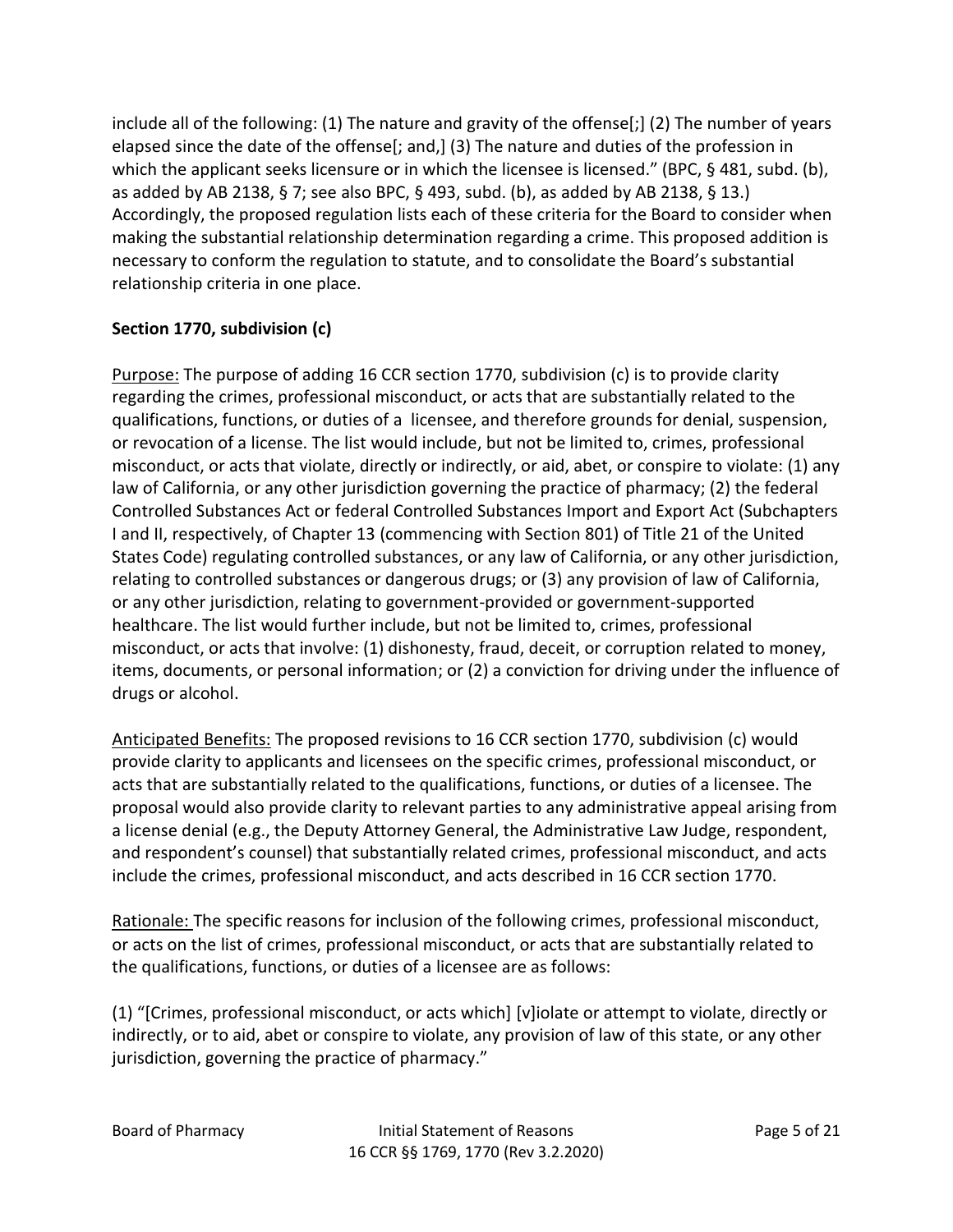A violation of laws governing the practice of pharmacy bears a substantial relationship to the qualifications, functions, or duties of a licensee because a responsible licensee should have knowledge of, and comply with, laws applicable to the licensee's practice of pharmacy. A licensee who violates laws governing the practice of pharmacy has demonstrated a likelihood that the licensee will violate those laws in the future. (*Thorpe v. Board of Examiners* (1980) 104 Cal.App.3d 111, 116 ("[C]ertainly the willingness to violate the law which [a licensee] is licensed to administer for the public good makes them unfit to serve [citations].").)

This reasoning is supported by the existence of various laws that authorize the Board to deny, suspend, or revoke a license based on violation of laws governing the practice of pharmacy, including the following:

- BPC section 4301, subdivision (o), deeming as unprofessional conduct the following: "Violating or attempting to violate, directly or indirectly, or assisting in or abetting the violation of, or conspiring to violate, any provision or term of [the Pharmacy Law] or of the applicable federal and state laws and regulations governing pharmacy, including regulations established by the board or by any other state or federal regulatory agency."
- BPC section 4304, authorizing the Board to deny, revoke, or suspend a license for "any violation of [the Pharmacy Law] or for any violation of [the Sherman Food, Drug, and Cosmetic Law (Part 5 (commencing with Section 109875) of Division 104 of the Health and Safety Code)]."

These existing laws represent a legislative determination that a violation of laws governing the practice of pharmacy is substantially related to the qualifications, functions, or duties of a licensee. (See *Walker v. Physical Therapy Bd. of California* (2017) 16 Cal.App.5th 1219, 1231- 1232; *Sulla v. Board of Registered Nursing* (2012) 205 Cal.App.4th 1195, 1205-1206; *Medical Board v. Superior Court* (2003) 111 Cal.App.4th 163, 174; and *Griffiths v. Superior Court* (2002) 96 Cal.App.4th 757, 774-775.)

(2) "[Crimes, professional misconduct, or acts which] [v]iolate or attempt to violate, directly or indirectly, or to aid, abet or conspire to violate, any provision of Chapter 13 (commencing with Section 801) of Title 21 of the United States Code [codifying the federal Controlled Substances Act and federal Controlled Substances Import and Export Act] regulating controlled substances or any law of this state, or any other jurisdiction, relating to controlled substances or dangerous drugs":

A violation of laws relating to controlled substances or dangerous drugs bears a substantial relationship to the qualifications, functions, or duties of a licensee because a licensee has unique access to controlled substances and dangerous drugs. (See *Weissbuch v. Board of Medical Examiners* (1974) 41 Cal.App.3d 924, 928 ("The doctor in the scheme of things literally has the 'keys to the safe' and thus occupies a unique position in our society.").) A licensee who violates the California Uniform Controlled Substances Act, the federal Controlled Substances Act and federal Controlled Substances Import and Export Act (Subchapters I and II, respectively, of Chapter 13 (commencing with section 801) of Title 21, United States Code), and other laws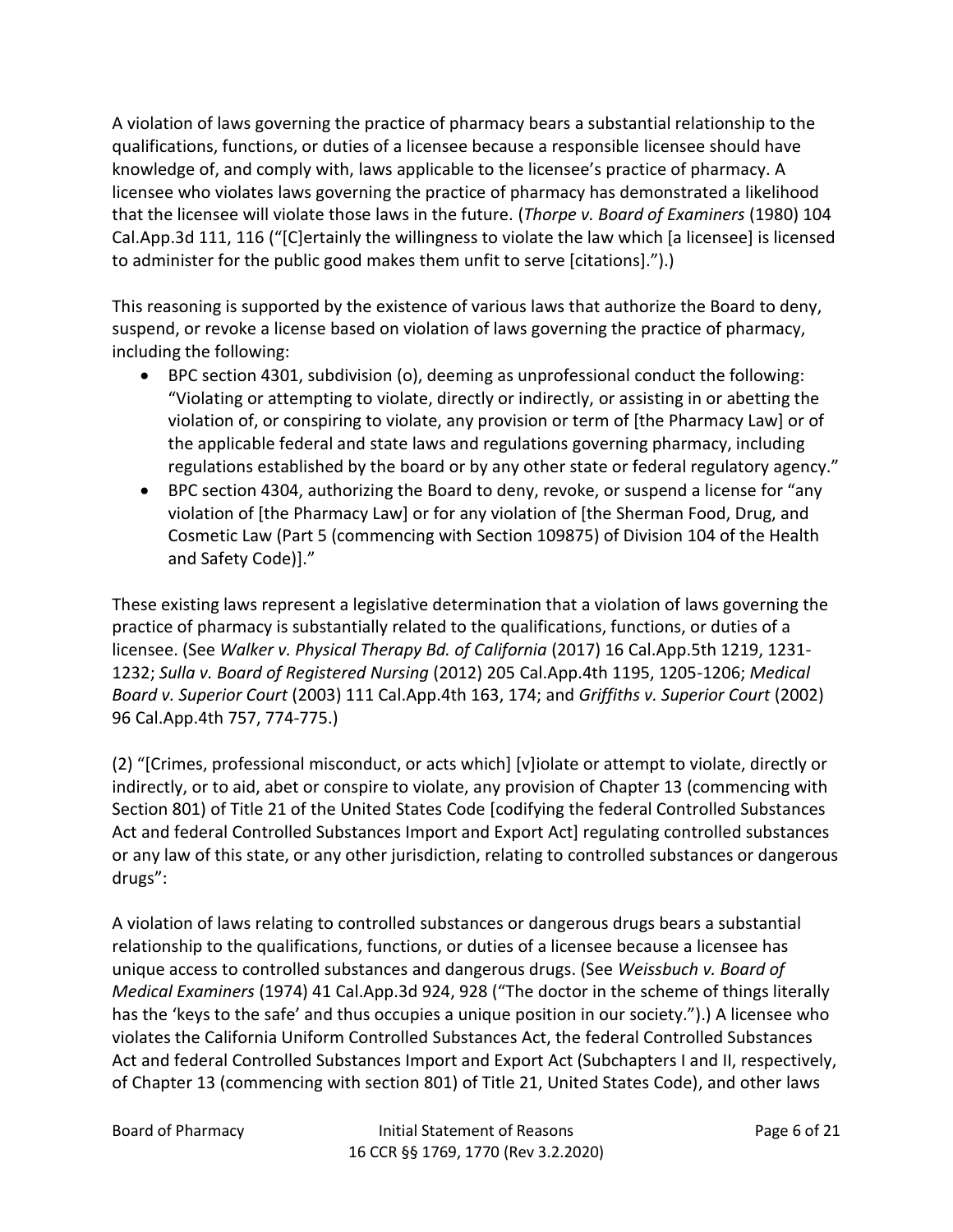relating to controlled substances and dangerous drugs has demonstrated a likelihood that the licensee will endanger the public by abusing that access. (See *Thorpe v. Board of Examiners* (1980) 104 Cal.App.3d 111, 115 ("Both [physicians and veterinarians] have a responsibility to the state and to the public generally to handle designated controlled substances with the utmost care. [Citations.]").)

This reasoning is supported by the existence of various laws that authorize the Board to deny, suspend, or revoke a license based on violation of laws relating to controlled substances or dangerous drugs, including the following:

- BPC section 4301, subdivision (j), deeming as unprofessional conduct the following: "The violation of any of the statutes of this state, of any other state, or of the United States regulating controlled substances and dangerous drugs."
- BPC section 4301, subdivision (*l*), deeming as "conclusive evidence of unprofessional conduct" the following: "The record of conviction of a violation of [the federal Controlled Substances Act and federal Controlled Substances Import and Export Act]."
- BPC section 4059.5(e), the violation of which is unprofessional conduct by operation of BPC section 4301, subdivision (o). (See *Walker v. Physical Therapy Bd. of California* (2017) 16 Cal.App.5th 1219, 1232.) BPC section 4059.5(e) requires transfer, sale, or delivery of a dangerous drug or dangerous device to be "in compliance with the laws of this state and of the United States and of the state or country to which the dangerous drugs or dangerous devices are to be transferred, sold, or delivered."
- BPC section 4311, subdivision (b)(2)(B), requiring the Board to summarily suspend a license when the licensee is convicted of a felony committed under either of two specified circumstances relating to the licensee's practice, where an element of the offense involves "[t]he illegal sale or possession for sale of or trafficking in any controlled substance."

(3) "[Crimes, professional misconduct, or acts which] [v]iolate or attempt to violate, directly or indirectly, or to aid, abet or conspire to violate, any provision of law of this state, or any other jurisdiction, relating to government provided or government supported healthcare."

A violation of laws relating to government provided or government supported healthcare is substantially related to the qualifications, functions, or duties of a licensee because a provider who, for example, incurs costs that are unnecessary or for services that are ineffective, or engages in intentional deception or misrepresentation resulting in the licensee's or a third party's unauthorized personal gain, has demonstrated a likelihood of abusing license privileges in similar ways that undermine the public purpose of the Pharmacy Law and other laws governing the practice of pharmacy. (*Windham v. Board of Medical Quality Assurance* (1980) 104 Cal.App.3d 461, 470 ("[W]e find it difficult to compartmentalize dishonesty in such a way that a person who is willing to cheat his government out of \$65,000 in taxes may yet be considered honest in his dealings with his patients."); see *Hanna v. Dental Bd. of California* (2012) 212 Cal.App.4th 759, 765 ("Convictions for Medi-Cal fraud are substantially related to a professional's fitness or capacity to practice her profession. [Citation.]").) Similarly, a licensee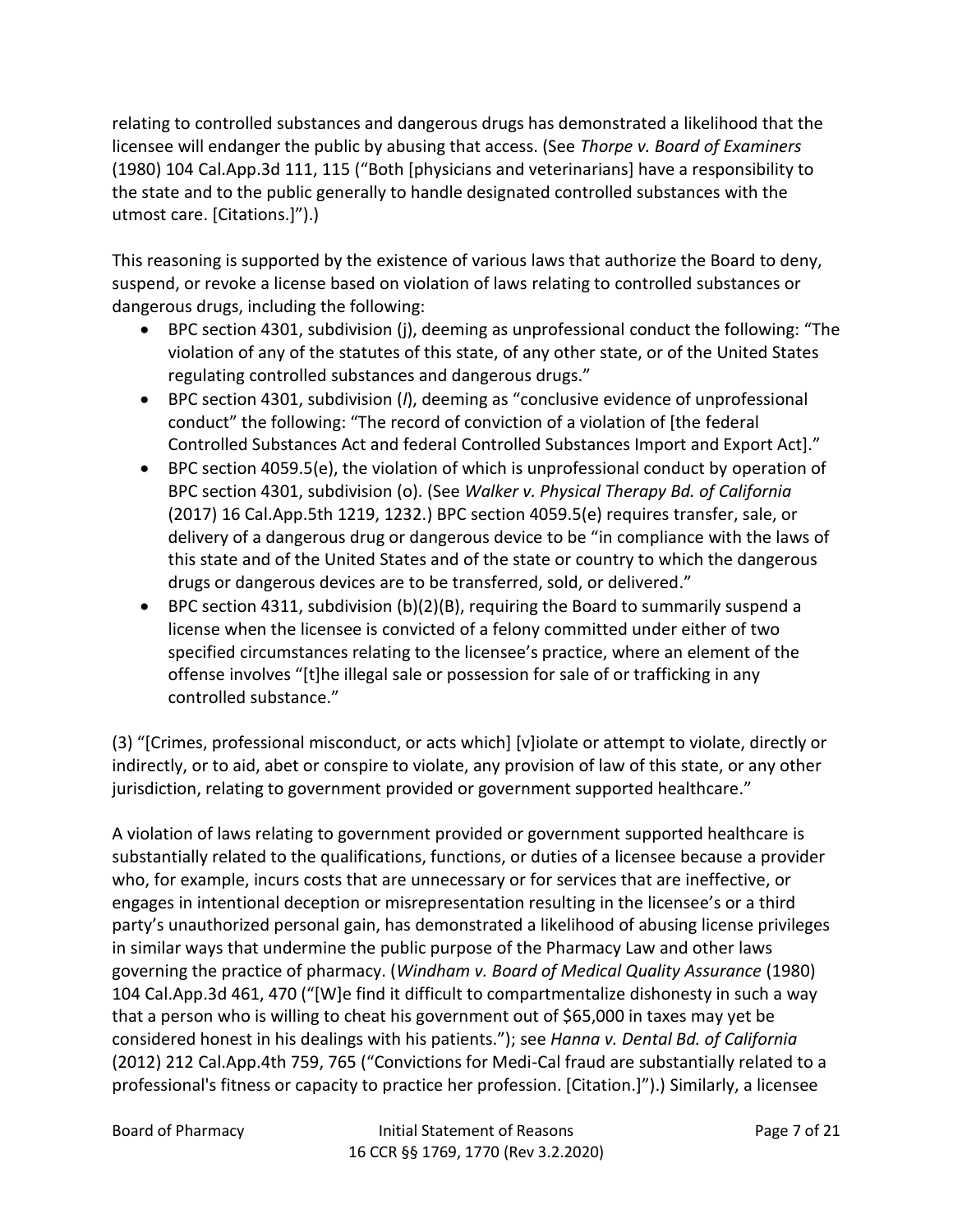who disregards the conditions of participation in a government provided or government supported healthcare program has demonstrated a likelihood of disregarding the conditions of Board licensure.

This reasoning is supported by the existence of various laws that authorize the Board to deny, suspend, or revoke a license based on violation of laws relating to government-provided or government-supported healthcare, including the following:

- BPC section 810, deeming as unprofessional conduct and grounds for suspension or revocation of a license various forms of insurance fraud, as specified, including Medi-Cal fraud.
- BPC section 4301, subdivision (m), deeming as unprofessional conduct "[t]he cash compromise of a charge of violation of ... [the Medi-Cal Law] relating to the Medi-Cal program."
- BPC section 4301, subdivision (r), deeming as unprofessional conduct "[t]he selling, trading, transferring, or furnishing of drugs obtained pursuant to [the federal 340B Prime Vendor Program]" to a person the licensee knows or should know is not eligible to receive them.

(4) "[Crimes, professional misconduct, or acts which] [i]nvolve dishonesty, fraud, deceit, or corruption related to money, items, documents, or personal information."

Crimes, professional misconduct, or acts involving dishonesty, fraud, deceit, or corruption are substantially related to the qualifications, functions, or duties of a licensee because acts that undermine the public trust of licensees which could have detrimental consequences to the public health. In addition, a licensee committing such acts has demonstrated "an inability or unwillingness to follow the law." (*Griffiths v. Superior Court* (2002) 96 Cal.App.4th 757, 771-772; see *Matanky v. Board of Medical Examiners* (1978) 79 Cal.App.3d 293, 305 ("Intentional dishonesty, especially involving moral turpitude, demonstrates a lack of moral character and satisfies a finding of unfitness to practice medicine. [Citations.]"). The proposed regulation would specifically deem crimes, professional misconduct, or acts involving dishonesty, fraud, deceit, or corruption related to money, items, documents, or personal information to be substantially related to the qualifications, functions, or duties of a licensee because accurate recordkeeping, including accurate inventory of controlled substances and dangerous drugs, is central to the practice of pharmacy and the protection of the public, and a propensity for dishonesty, fraud, deceit, or corruption related to money, items, documents, or personal information indicates a likelihood that a person engaged in the practice of pharmacy may falsify those records for the purposes of personal gain, with disregard to the resulting harm to clients, customers, or patients.

This reasoning is supported by the existence of various laws that authorize the Board to deny, suspend, or revoke a license based on crimes, professional misconduct, or acts involving dishonesty, fraud, deceit, or corruption, including the following: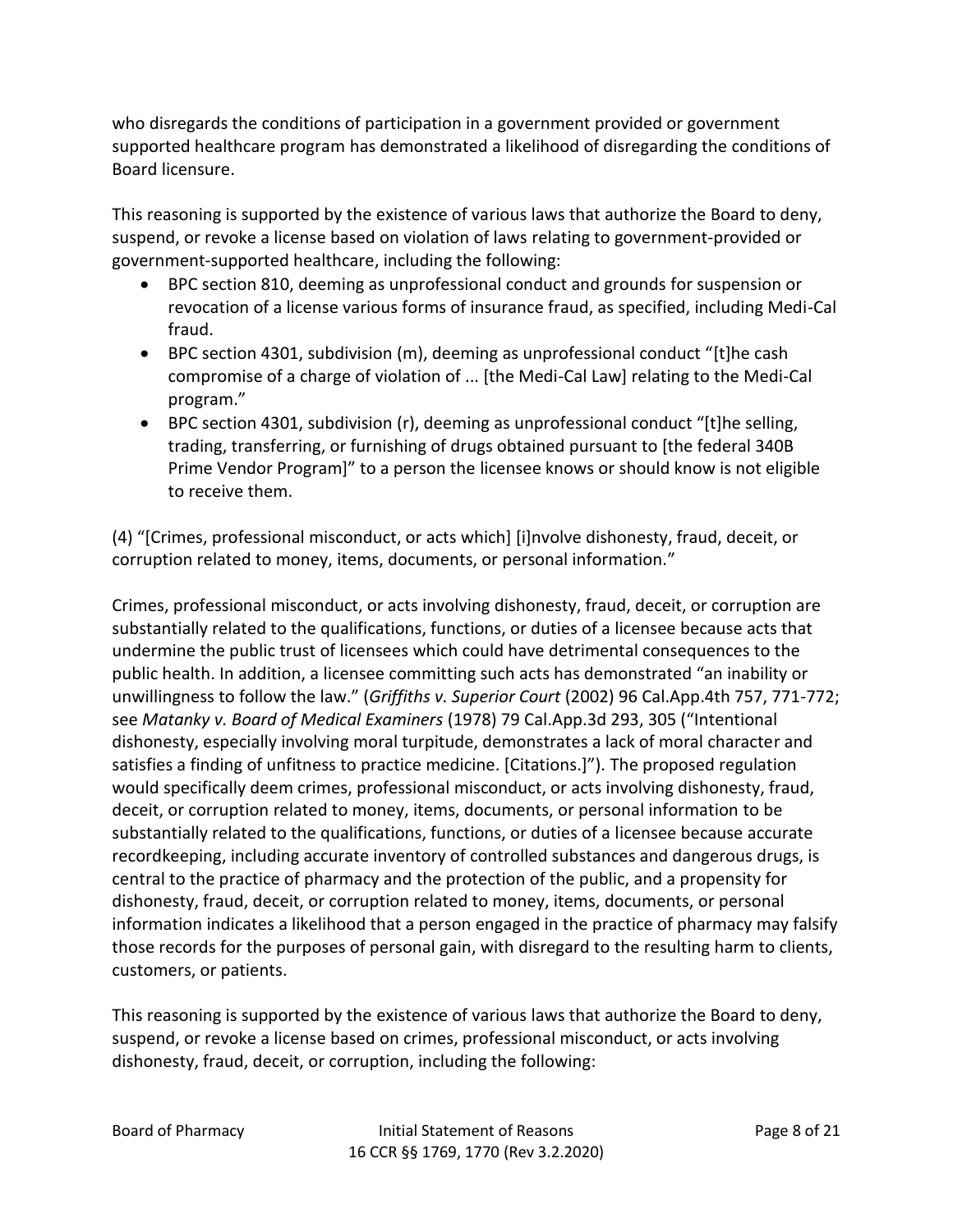- BPC section 4301, subdivision (f), deeming as unprofessional conduct "[t]he commission of any act involving moral turpitude, dishonesty, fraud, deceit, or corruption, whether the act is committed in the course of relations as a licensee or otherwise, and whether the act is a felony or misdemeanor or not."
- BPC section 4301, subdivision (g), deeming as unprofessional conduct "[k]nowingly making or signing any certificate or other document that falsely represents the existence or nonexistence of a state of facts."
- BPC section 4311, subdivision (b)(2)(A), requiring the Board to summarily suspend a license when the licensee is convicted of a felony committed under either of two specified circumstances relating to the licensee's practice, where an element of the offense involves "[t]he specific intent to deceive, defraud, steal, or make a false statement."

See *Golde v. Fox* (1979) 98 Cal.App.3d 167, 176 ("Honesty and truthfulness are two qualities deemed by the Legislature to bear on one's fitness and qualification to be a real estate licensee. If appellant's offense reflects unfavorably on his honesty, it may be said to be substantially related to his qualifications.").)

(5) "[Crimes, professional misconduct, or acts which] [i]nvolve a conviction for driving under the influence of drugs or alcohol."

Crimes, professional misconduct, or acts which involve a conviction for driving under the influence of drugs or alcohol are substantially related to the qualifications, functions, or duties of a licensee because "driving under the influence of alcohol threatens personal safety and places the safety of the public in jeopardy." (*Griffiths v. Superior Court* (2002) 96 Cal.App.4th 757, 770.) Disregard for public safety disqualifies a licensee from the practice of pharmacy because it shows a likelihood that a licensee will not prioritize the safety of their clients, customers, or patients.

This reasoning is supported by the existence of various laws that authorize the Board to deny, suspend or revoke a license based on crimes, professional misconduct, or acts involving certain uses of drugs or alcohol, including the following:

• BPC section 4301, subdivision (h), deeming as unprofessional conduct the following: "The administering to oneself, of any controlled substance, or the use of any dangerous drug or of alcoholic beverages to the extent or in a manner as to be dangerous or injurious to oneself, to a person holding a license under this chapter, or to any other person or to the public, or to the extent that the use impairs the ability of the person to conduct with safety to the public the practice authorized by the license."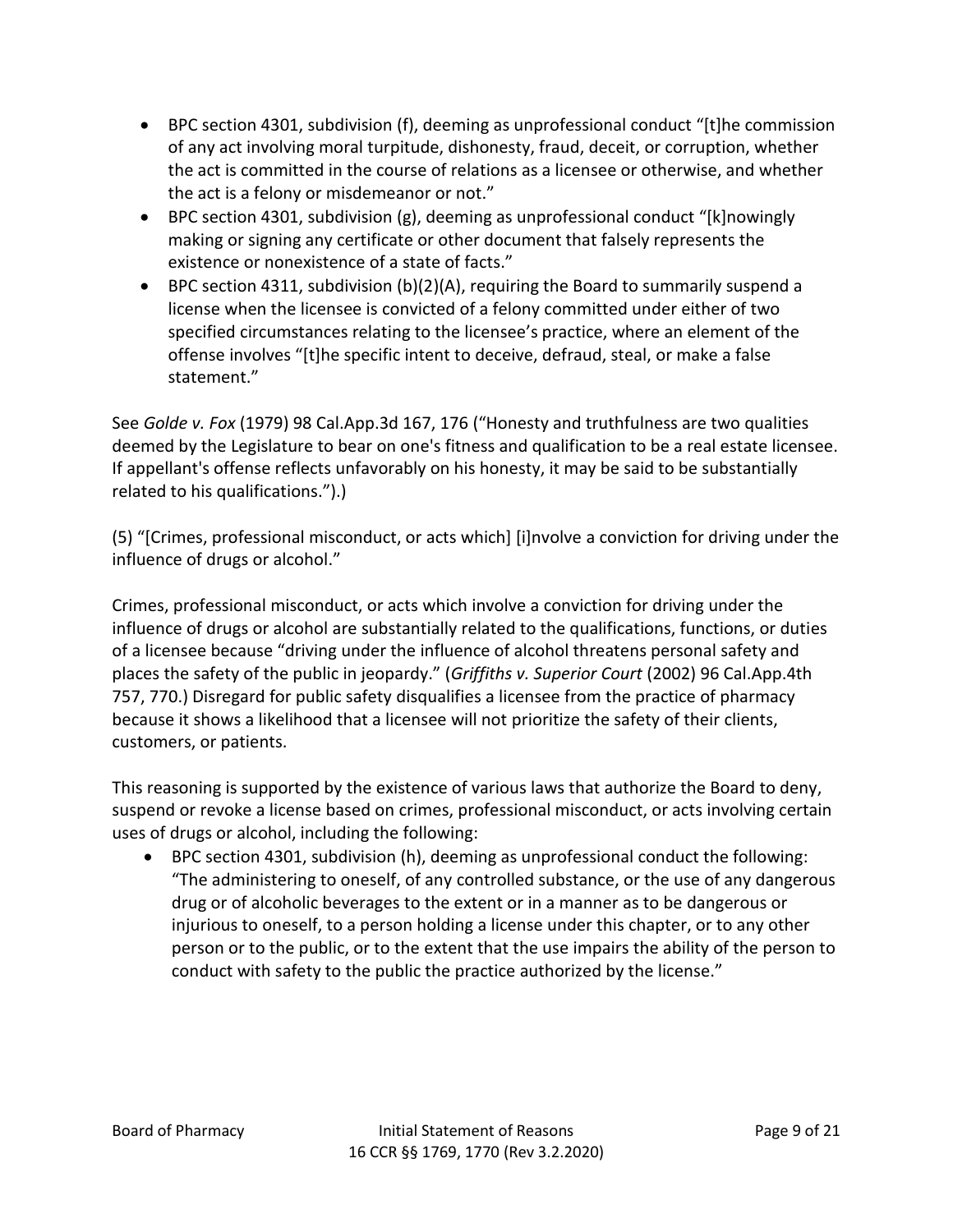# **Amend 16 CCR Section 1769 (Criteria for Rehabilitation)**

# **Replace the terms "eligible" and "eligibility" with the terms "fit" and "fitness" (throughout)**

The proposed regulation would replace the terms "eligible" and "eligibility" throughout 16 CCR 1769 with the terms "fit" and "fitness" because the Board, in determining whether to issue a license or discipline a license, can more accurately be said to undertake a determination of "fitness," which connotes evaluation of a range of personal and professional characteristics, taken as a whole, than "eligibility," which connotes evaluation of professional qualifications in isolation. "Fitness" encompasses eligibility.

### **Section 1769, subdivision (b)**

Purpose: The purpose of amending 16 CCR section 1769, subdivision (b) is to comply with the requirements of AB 2138, section 9, adding BPC section 482, subdivisions (a)(1) and (b)(1), which, beginning July 1, 2020, will require the Board, when considering the denial of a license based on a crime pursuant to BPC section 480, to consider whether the applicant has made a showing of rehabilitation based on their having completed the criminal sentence at issue without a violation of parole or probation. As AB 2138 does not prescribe new rehabilitation criteria that the Board must consider when evaluating an applicant in this category, the proposal also provides a special list of criteria for the Board to consider for these applicants. The list of criteria is narrow in scope and limited to considerations relevant to the crime and the criminal sentence, since AB 2138 requires the Board to consider rehabilitation in the narrow context of an applicant with a criminal conviction who completed the criminal sentence without a parole or probation violation.

Anticipated Benefits: The proposed revisions to 16 CCR section 1769, subdivision (b) would provide transparency and clarity to applicants with a criminal conviction who have completed their criminal sentence without a violation of parole or probation. Providing the special list of rehabilitation criteria would help those applicants understand the facts and documents to present to the Board to demonstrate their rehabilitation in denial proceedings. The proposal would also assist relevant parties to any administrative appeal arising from a license denial (e.g., the Deputy Attorney General, the Administrative Law Judge, and the applicant's counsel) in advocating for or against, or deciding upon, applicants who have criminal convictions and completed parole or probation without a violation, by listing the special rehabilitation criteria applicable to those applicants.

Rationale: Existing law requires boards to develop criteria to evaluate the rehabilitation of an applicant when considering denying a license pursuant to BPC section 480, and to consider evidence of rehabilitation in making such decisions. (BPC, § 482.) Under existing law, a board may not deny an applicant a license based solely on a misdemeanor conviction, if the applicant meets the applicable requirements of the criteria of rehabilitation that the board develops. (BPC, § 480, subd. (b).)

Board of Pharmacy Initial Statement of Reasons Page 10 of 21 16 CCR §§ 1769, 1770 (Rev 3.2.2020)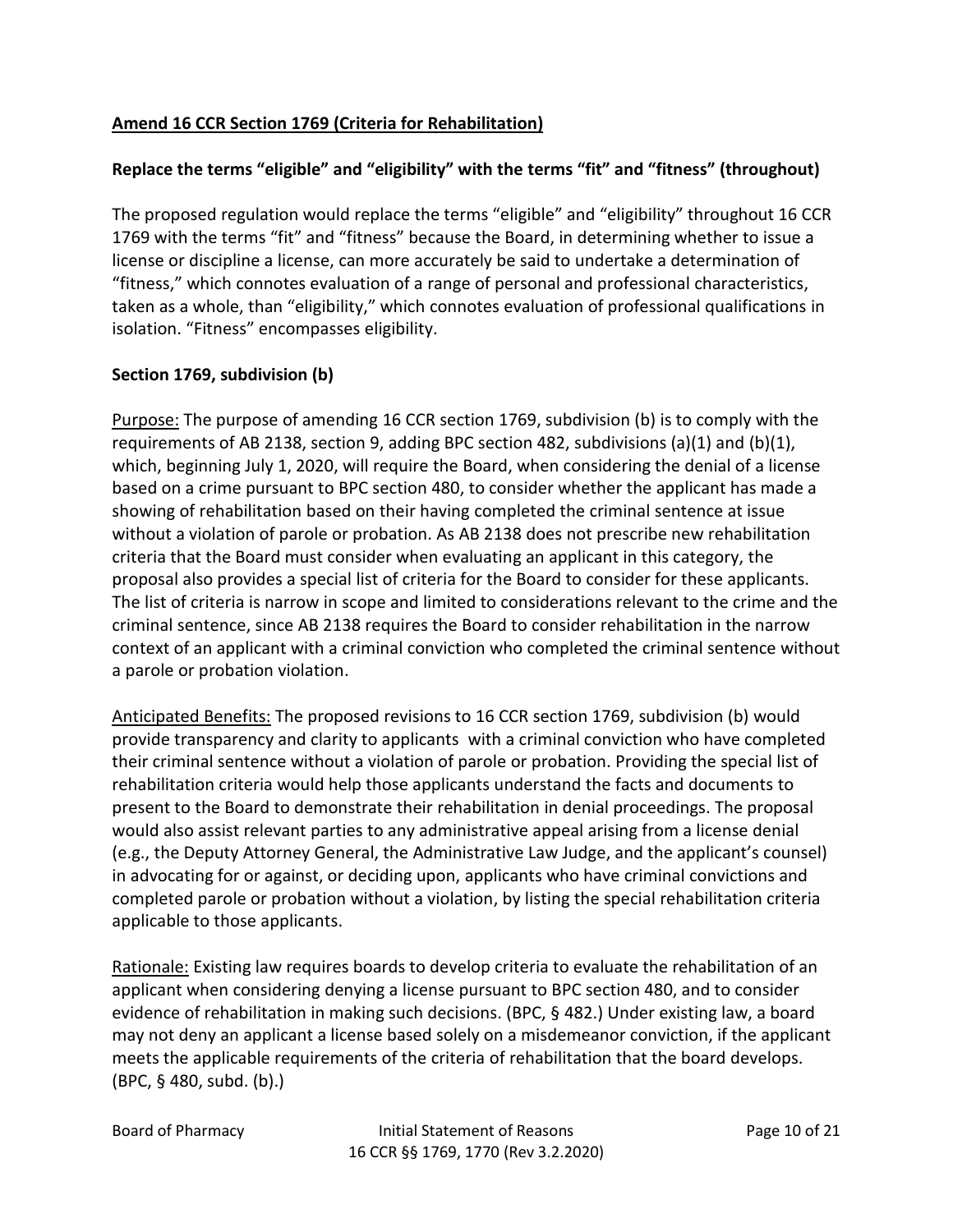Operative July 1, 2020, BPC section 480 will prohibit the Board from denying a license on the basis that the applicant was convicted of a crime (a misdemeanor or a felony), or on the basis of the facts underlying a criminal conviction, if the applicant "made a showing of rehabilitation pursuant to Section 482." (BPC, § 480, subd. (b), as added by AB 2138, § 4.) In deciding whether to deny a license based on a criminal conviction, the Board must consider evidence of the applicant's rehabilitation, pursuant to the process established in the Act, or its regulations, and as directed under BPC section 482. (BPC, § 481, subd. (c), as added by AB 2138, § 7; see also BPC, § 493, subd. (b)(2), as added by AB 2138, § 13 ["A board shall not categorically bar an applicant based solely on the type of conviction without considering evidence of rehabilitation"].)

To implement AB 2138, it is necessary for the Board to revise its regulations that establish criteria for evaluating rehabilitation when deciding whether to deny a license based on a criminal conviction. (BPC, § 482, subds. (a)(1) & (b), as added by AB 2138, § 9.) In particular, relevant to the proposed revisions to 16 CCR section 1769, subdivision (b), the Board must decide whether an applicant with a criminal conviction "made a showing of rehabilitation based on their having completed the criminal sentence at issue without a violation of parole or probation. (BPC, § 482, subds. (a)(1) & (b)(1), as added by AB 2138, § 9.)

Unlike the substantial relationship criteria, AB 2138 does not prescribe new rehabilitation criteria that the Board must consider when evaluating an applicant in this category. The extent to which a person complied with the terms of parole or probation is already a factor boards often consider when evaluating rehabilitation, and it is currently considered by the Board in evaluating rehabilitation. (16 CCR § 1769, subd. (a)(4).) But courts historically rejected the view that compliant applicants and licensees are, per se, rehabilitated: "The fact that a professional who has been found guilty of two serious felonies rigorously complies with the conditions of his probation does not necessarily prove anything but good sense." (*Windham v. Board of Medical Quality Assurance* (1980) 104 Cal.App.3d 461, 473; see also *In re Gossage* (2000) 23 Cal.4th 1080, 1099 ["Since persons under the direct supervision of correctional authorities are required to behave in exemplary fashion, little weight is generally placed on the fact that  $a[n] \ldots$ applicant did not commit additional crimes or continue addictive behavior while in prison or while on probation or parole"].) Nonetheless, under AB 2138, the Board must now consider whether an applicant who complied with the terms of parole or probation made a showing of rehabilitation sufficient for licensure, even without considering other standard rehabilitation criteria.

Accordingly, the proposal specifies the following special criteria for the Board to consider when making the determination that the applicant with a criminal conviction who has successfully completed the criminal sentence without a violation of parole or probation has made a showing of rehabilitation: (1) the nature and gravity of the crime(s); (2) the length(s) of the applicable parole or probation period(s); (3) the extent to which the applicable parole or probation period was shortened or lengthened, and the reason(s) the period was modified; (4) the terms or

Board of Pharmacy Initial Statement of Reasons Page 11 of 21 16 CCR §§ 1769, 1770 (Rev 3.2.2020)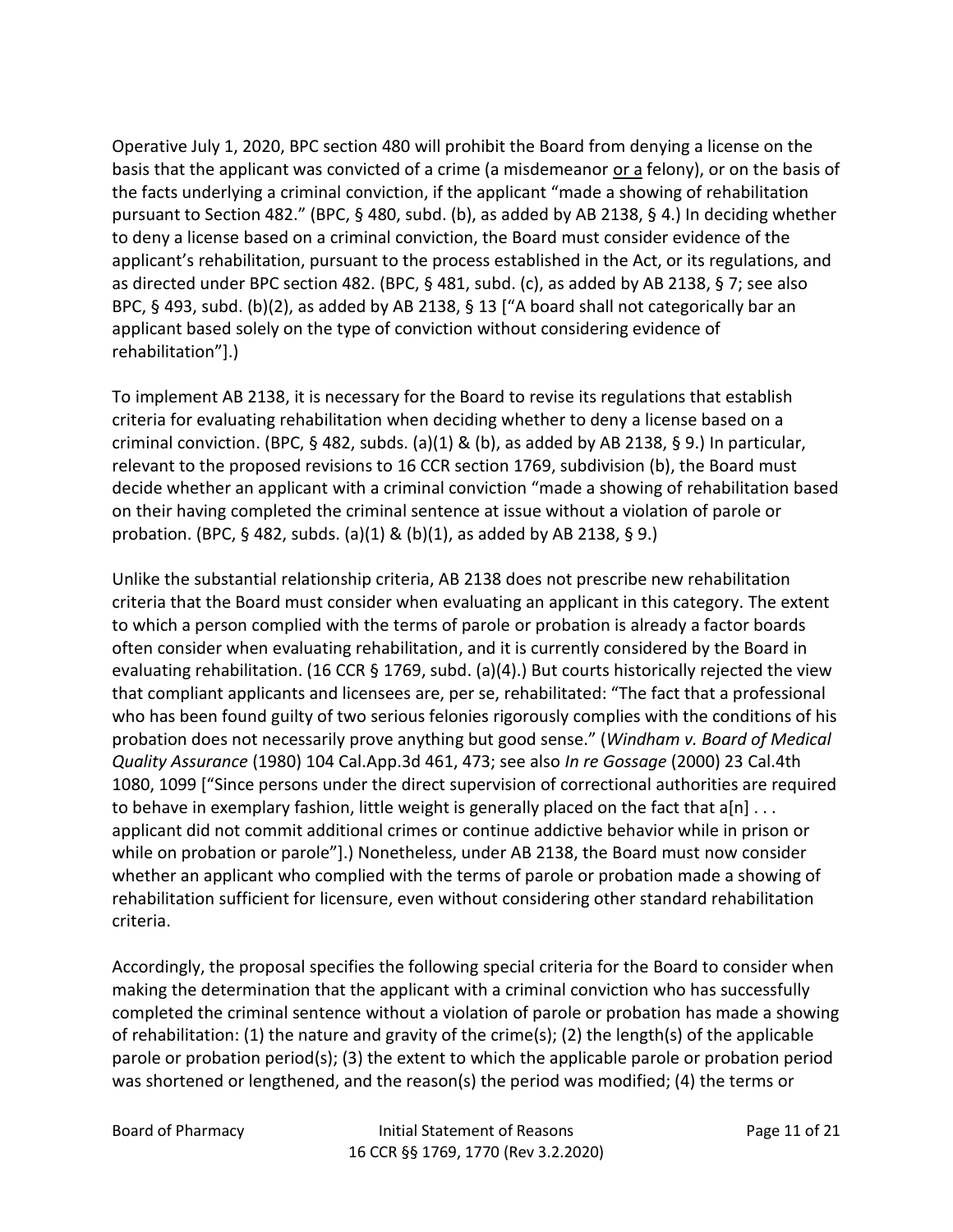conditions of parole or probation and the extent to which they bear on the applicant's rehabilitation; and (5) the extent to which the terms or conditions of parole or probation were modified, and the reason(s) for modification. The criteria are necessary to assist the Board in evaluating rehabilitation. Because BPC section 482, subdivisions (a)(1) and (b)(1) will require the Board to evaluate rehabilitation in the narrow context of an applicant with a criminal conviction who completed the criminal sentence without violating parole or probation, each of these criteria are narrow in scope and would provide to the Board information specific to the applicant's criminal sentence and terms or conditions of parole or probation.

The rationale for each criterion is as follows:

Nature and gravity of the crime: The Board must consider the nature and gravity of the crime because this is the offense against which the applicant's rehabilitative efforts will be evaluated.

Length of parole or probation period: The Board will consider the length of the applicable parole or probation period because the length of time that the applicant served probation or parole without a violation is relevant to whether the applicant is rehabilitated and will comply with licensure requirements in the future. (See *In re Conflenti* (1981) 29 Cal.3d 120, 124-125 ["a truer indication of rehabilitation will be presented if petitioner can demonstrate by his sustained conduct over an extended period of time that he is once again fit to practice"].)

Modification of probation period: The Board must consider the extent to which the parole or probation period was shortened or lengthened, and the reason for any change, because such periods can be shortened or lengthened for good or bad conduct, and this may bear on whether the applicant is sufficiently rehabilitated.

Terms or conditions of parole or probation: The Board must consider the terms or conditions of parole or probation and the extent to which they bear on the applicant's rehabilitation, because the actual parole or probation terms can inform the Board on whether the applicant is rehabilitated. For instance, in cases where an applicant was convicted of a crime involving alcohol, probation terms requiring the applicant to complete alcohol abuse treatment or participate in an alcohol abuse program would bear more heavily on the applicant's rehabilitation. (See *In re Billings* (1990) 50 Cal.3d 358, 368 ["An alcoholic's rehabilitation is almost universally predicated on a choice to confront his or her problem, followed by abstinence sustained through ongoing participation in a supportive program, such as Alcoholics Anonymous"].)

Modification of terms and conditions: The Board must consider the extent to which the terms or conditions of parole or probation were modified and the reason for modification, because this may be relevant to the Board's determination. For instance, if correctional authorities removed terms of parole or probation due to the applicant's good behavior, this would bear on the Board's evaluation of the applicant's rehabilitation and willingness to conform to the rules of licensure.

Board of Pharmacy Initial Statement of Reasons Page 12 of 21 16 CCR §§ 1769, 1770 (Rev 3.2.2020)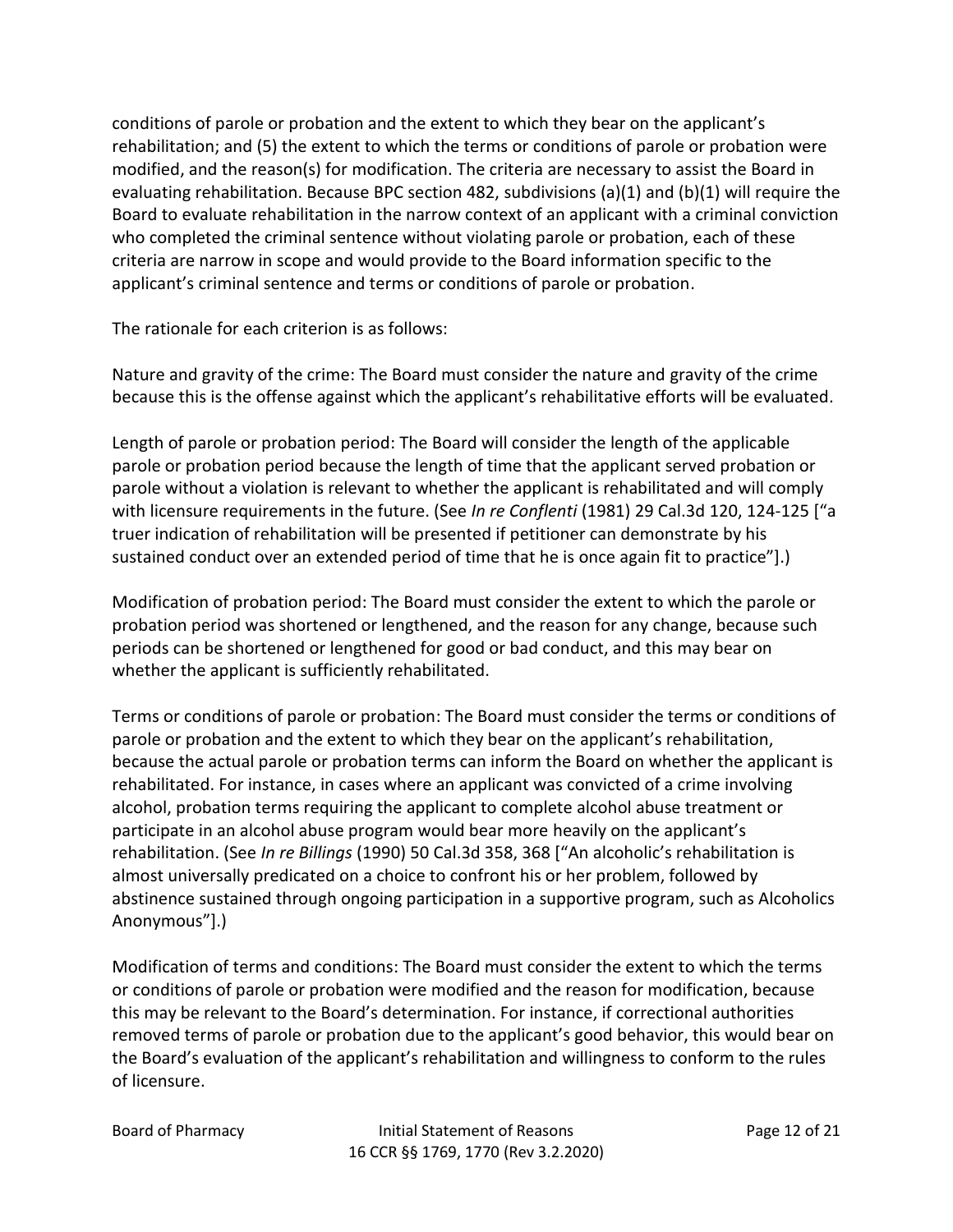#### **Section 1769, subdivision (c)**

Purpose: The purpose of amending 16 CCR section 1769, subdivision (c) is to comply with the requirements of AB 2138, section 9, adding BPC section 482, subdivisions (a)(1) and (b)(2), which, beginning July 1, 2020, will require the Board, when considering the denial of a license based on a crime, professional misconduct, or act pursuant to BPC section 480, to consider whether the applicant has made a showing of rehabilitation if: (1) the applicant has not completed the criminal sentence at issue without a violation of parole or probation; (2) the Board does not find that the applicant made a sufficient showing of rehabilitation based on the special criteria in 16 CCR section 1769, subdivision (b), discussed above; or (3) the application is subject to denial on a basis other than a crime, such as professional misconduct. (BPC, § 482, subds. (a)(1) & (b)(2), as added by AB 2138, § 9.)

As AB 2138 does not prescribe new rehabilitation criteria that the Board must consider when evaluating an applicant pursuant to BPC section 482, subdivisions (a)(1) and (b)(2), the proposal also provides a more comprehensive list of standard rehabilitation criteria for the Board to consider for these applicants, which is not limited to the applicable parole or probation. The list of criteria incorporates the special criteria from 16 CCR section 1769, subdivision (b), discussed above. The revised list of standard rehabilitation criteria also anticipates that the Board may be considering "act(s)" that are the basis for the denial, since the Board may be evaluating the rehabilitation of an applicant where the ground for denial involves professional misconduct or another act rather than a criminal conviction.

Anticipated Benefits: The proposed revisions to 16 CCR section 1769, subdivision (c) would provide transparency and clarity to applicants: (1) who have not completed their criminal sentence without a violation of parole or probation; (2) who have not made a sufficient showing of rehabilitation based on the special criteria in 16 CCR section 1769, subdivision (b), discussed above; or (3) whose application is subject to denial on a basis other than a crime. Providing the revised list of standard rehabilitation criteria would help those applicants understand the facts and documents to present to the Board to demonstrate their rehabilitation in denial proceedings. The proposal would also assist relevant parties to any administrative appeal arising from a license denial (e.g., the Deputy Attorney General, the Administrative Law Judge, and the applicant's counsel) in advocating for or against, or deciding upon, those applicants by listing the standard rehabilitation criteria applicable to those applicants.

Rationale: Existing law requires boards to develop criteria to evaluate the rehabilitation of an applicant when considering denying a license pursuant to BPC section 480, and to consider evidence of rehabilitation in making such decisions. (BPC, § 482.) Under existing law, a board may not deny an applicant a license based solely on a misdemeanor conviction, if the applicant meets the applicable requirements of the criteria of rehabilitation that the board develops. (BPC, § 480, subd. (b).)

Board of Pharmacy Initial Statement of Reasons Page 13 of 21 16 CCR §§ 1769, 1770 (Rev 3.2.2020)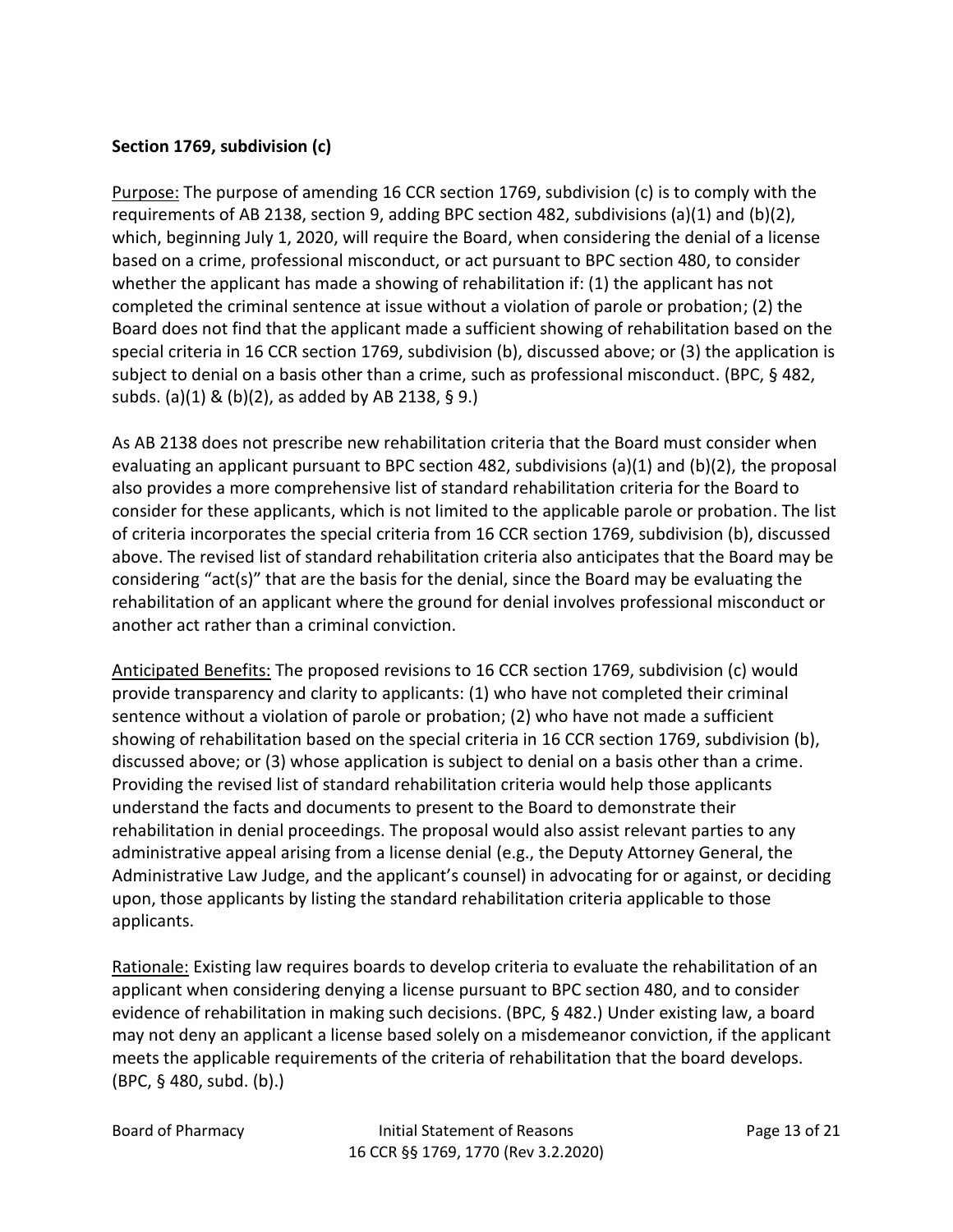Operative July 1, 2020, BPC section 480 will prohibit the Board from denying a license on the basis that the applicant was convicted of a crime (a misdemeanor or a felony), or on the basis of the facts underlying a criminal conviction, if the applicant "made a showing of rehabilitation pursuant to Section 482." (BPC, § 480, subd. (b), as added by AB 2138, § 4.) In deciding whether to deny a license based on a criminal conviction, the Board must consider evidence of the applicant's rehabilitation, pursuant to the process established in the Act, or its regulations, and as directed under BPC section 482. (BPC, § 481, subd. (c), as added by AB 2138, § 7; see also BPC, § 493, subd. (b)(2), as added by AB 2138, § 13 ["A board shall not categorically bar an applicant based solely on the type of conviction without considering evidence of rehabilitation"].)

To implement AB 2138, it is necessary for the Board to revise its regulations that establish criteria for evaluating rehabilitation when deciding whether to deny a license based on a criminal conviction. (BPC, § 482, subds. (a)(1) & (b), as added by AB 2138, § 9.) In particular, relevant to the proposed revisions to 16 CCR section 1769, subdivision (c), the Board must decide whether an applicant or licensee who has not completed their completed their criminal sentence without a violation of parole or probation, who has not "made a showing of rehabilitation" based on the special criteria in 16 CCR section 1769, subdivision (b), discussed above, or whose application is subject to denial on a basis other than a crime, is rehabilitated based on the Board's standard criteria for evaluating applicants' rehabilitation. (BPC, § 482, subds. (a)(1) & (b)(2), as added by AB 2138, § 9.) Beginning July 1, 2020, AB 2138 will also expressly authorize the Board to deny a license based on professional misconduct. (BPC, § 480, subd. (a)(2), as added by AB 2138, § 4.) Accordingly, it is necessary to amend the regulation to account for denials on this ground.

Unlike the substantial relationship criteria, AB 2138 does not prescribe new rehabilitation criteria that the Board must consider when evaluating an applicant pursuant to BPC section 482, subdivisions (a)(1) and (b)(2). Accordingly, the proposal will revise the Board's existing rehabilitation criteria by adding the criteria specified in 16 CCR section 1769, subdivision (b) and making other minor revisions. Each of these criteria are designed to focus the Board's evaluation on facts and circumstances relevant to an applicant's rehabilitation.

The rationale for each criterion is as follows:

Nature and gravity of the crime or act: The Board will consider the nature and gravity of the crime or act for the same reasons that this criterion is included among the special rehabilitation criteria in 16 CCR section 1769, subdivision (b), discussed above. This is the offense or misconduct against which the Board will judge the applicant's rehabilitation. This is also already an existing regulatory criterion. The Board proposes to amend "severity" to "gravity" and "offense(s)" to "crime(s)." These are not substantive changes and would make the regulation internally consistent.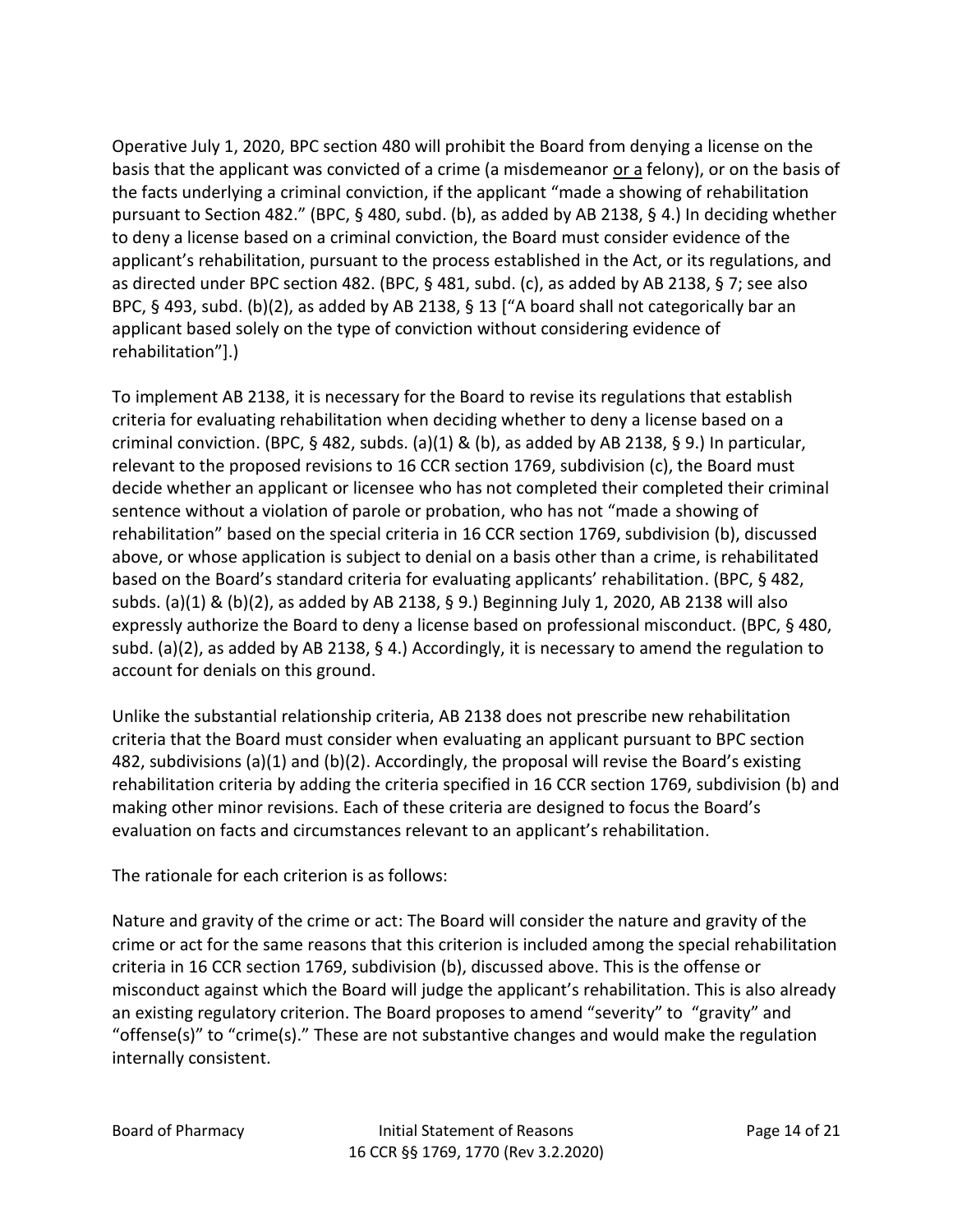Evidence of subsequent acts or crimes: The Board will also consider evidence of acts or crimes committed after the act or crime that is the basis for denial. Such acts or crimes typically reflect additional misconduct by the applicant and bear on the Board's decision regarding whether the applicant is sufficiently rehabilitated to be licensed and conform to the requirements of licensure, because an applicant who has continued to engage in misconduct or commit crimes after the act or crime that is the basis for denial proceedings has demonstrated a potential for recidivism. This is also already an existing regulatory criterion. The Board would insert "or crime(s)" after "act(s)" the first place it appears to clarify that evidence of subsequent crimes may be considered as evidence of rehabilitation and for consistency with references to "act(s) or crime(s)" in the other paragraphs of this subdivision.

Time elapsed: The Board would consider the time that elapsed since commission of the prior crimes or misconduct. The passage of time bears on a person's rehabilitation and, accordingly, it is necessary to consider this criterion in evaluating rehabilitation. This criterion has not changed substantively from existing regulation. The Board proposes to amend "subdivision (1) or (2)" to read "paragraph (1) or (2)" (emphasis added). This change would correct a technical error in the existing regulation.

Compliance with sanctions: The Board will consider whether the applicant complied with parole, probation, restitution or other sanctions imposed on the applicant. This criterion is otherwise unchanged from existing regulation. The information embraced in this criterion bears on an applicant's rehabilitation in terms of the applicant's willingness to make amends for prior misconduct and willingness to conform to the rules of licensure. Accordingly, it is necessary for the Board to consider these elements to evaluate an applicant's reformation from prior misconduct.

Criteria from new subdivision (b): The Board will include the special rehabilitation criteria in 16 CCR section 1769, subdivision (b), discussed above, as part of its revised list of standard rehabilitation criteria. For applicants that completed their criminal sentence without a violation of parole or probation, the Board would first evaluate their fitness for licensure under the special criteria in 16 CCR section 1769, subdivision (b). If the applicant did not demonstrate sufficient rehabilitation under the special criteria in subdivision (b), the Board would apply all criteria in 16 CCR section 1769, subdivision (c), which incorporates the special criteria in subdivision (b), because the special criteria will remain relevant factors in an overall determination of whether the applicant made a showing of rehabilitation, for the reasons stated in this Initial Statement of Reasons under the heading "Section 1769, subdivision (b)," immediately above. For applicants with a criminal conviction that did not complete their criminal sentence without a violation of parole or probation, the Board would apply all of the standard criteria in subdivision (c), which incorporates the special criteria from subdivision (b), for the same reason.

Evidence of rehabilitation submitted by applicant: The Board would consider rehabilitation evidence the applicant submitted. The proposal would not change this criterion. Until July 1,

Board of Pharmacy Initial Statement of Reasons Page 15 of 21 16 CCR §§ 1769, 1770 (Rev 3.2.2020)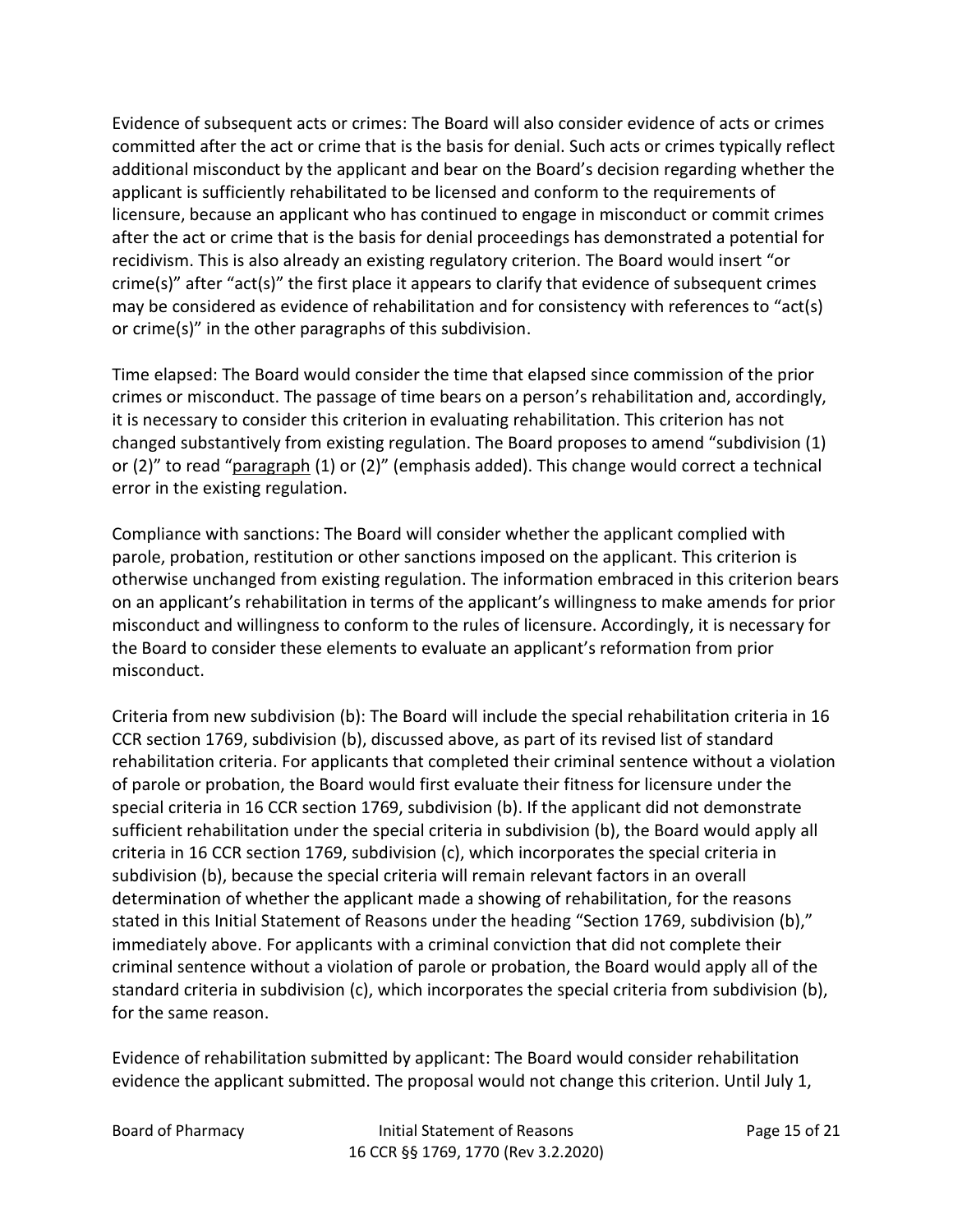2020, the Board is required to consider such evidence under BPC section 482, subdivision (b). Beginning July 1, 2020, the Board will be required to consider such evidence under BPC section 481, subdivision (c). It is necessary to retain this requirement in order to consolidate the Board's rehabilitation criteria in one place. The proposal would amend this requirement to additionally specify that, among other evidence, the Board will consider rehabilitation evidence as provided in the Board's Disciplinary Guidelines. This amendment is necessary to ensure that the Board's evaluation of rehabilitation evidence in license denial proceedings is consistent with its evaluation of rehabilitation evidence in license suspension and revocation proceedings, which includes evaluation under the Board's Disciplinary Guidelines, as required by 16 CCR section 1760.

# **Section 1769, subdivision (d), part 1:**

**"[T]he [B]oard will consider whether the licensee made a showing of rehabilitation and is presently fit for a license if the licensee completed the criminal sentence at issue without a violation of parole or probation. In making this determination, the [B]oard will consider the criteria in subdivisions (b)(1)-(5)."**

Purpose: The purpose of the first part of the Board's amendment to 16 CCR section 1769, subdivision (d) is to comply with the requirements of AB 2138, section 9, adding BPC section 482, subdivisions (a)(2) and (b)(1), which, beginning July 1, 2020, will require the Board, when considering the suspension or revocation of a license based on a crime pursuant to BPC section 490, to consider whether the licensee has made a showing of rehabilitation based on their having completed the criminal sentence at issue without a violation of parole or probation. As AB 2138 does not prescribe new rehabilitation criteria that the Board must consider when evaluating a licensee in that category, the proposal would follow the same approach, and require the Board to consider the same special rehabilitation criteria (the criteria in 16 CCR 1769, subdivision (b)(1)-(5), as amended by the proposal), as would apply to evaluation of an applicant in that category.

Anticipated Benefits: The first part of the Board's amendment to 16 CCR section 1769, subdivision (d) is intended to provide transparency and clarity to licensees with a criminal conviction who have completed their criminal sentence without a violation of parole or probation. Specifying criteria that the Board will use in determining whether a licensee in that category has made a showing of rehabilitation would help those licensees understand the facts and documents to present to the Board to demonstrate their rehabilitation in suspension or revocation proceedings. The proposal would also assist relevant parties to any administrative appeal arising from a license suspension or revocation (e.g., the Deputy Attorney General, the Administrative Law Judge, and the licensee's counsel) in advocating for or against, or deciding upon, licensees who have criminal convictions and completed parole or probation without a violation, by specifying the special rehabilitation criteria applicable to those licensees.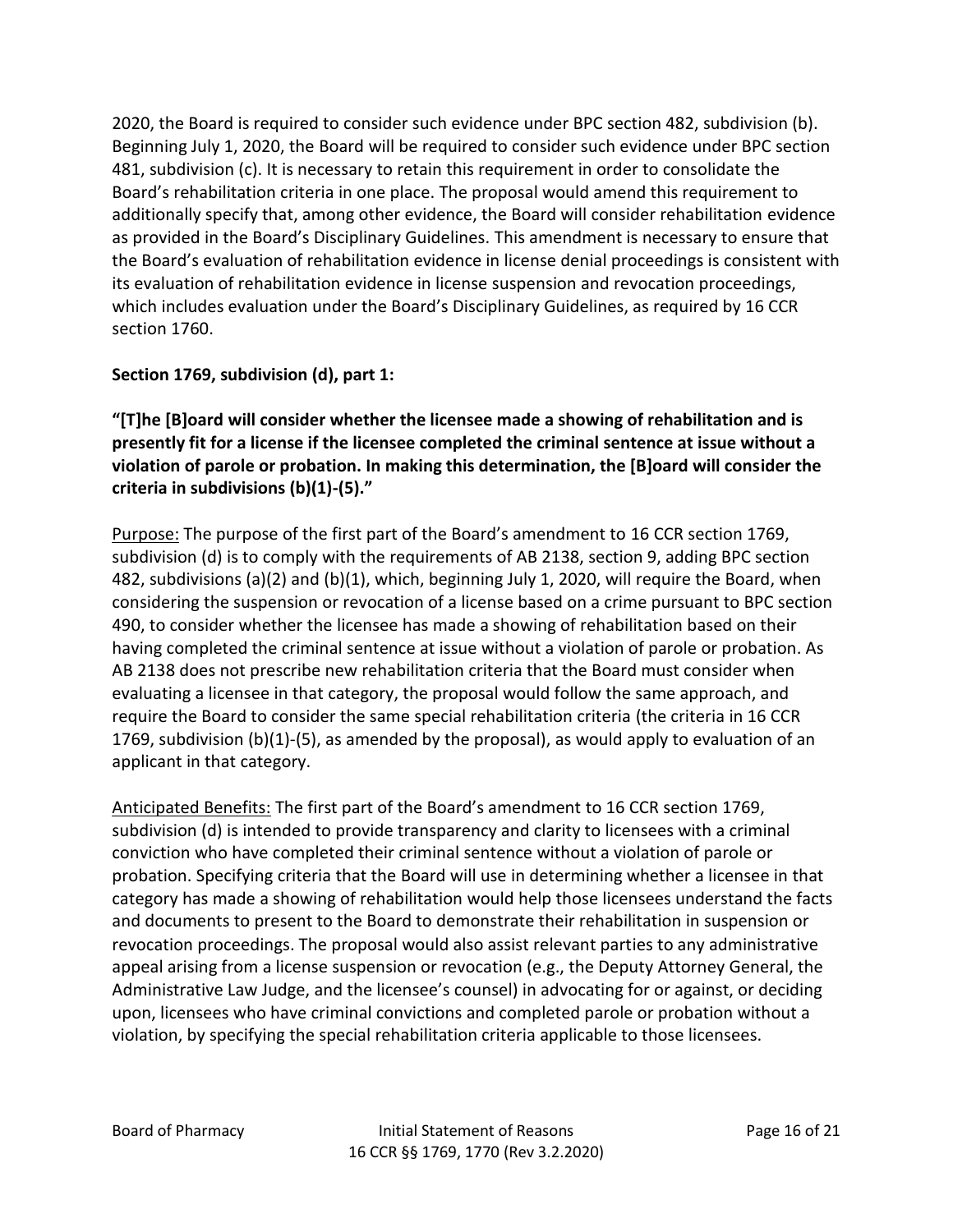Rationale: Existing law requires boards to develop criteria to evaluate the rehabilitation of a licensee when considering suspending or revoking a license pursuant to BPC section 490, and to consider evidence of rehabilitation in making such decisions. (BPC, § 482.) Operative July 1, 2020, the Board must decide, when considering suspension or revocation of a license based on a crime pursuant to BPC section 490, whether the licensee has "made a showing of rehabilitation" based on their having completed the criminal sentence at issue without a violation of parole or probation. (BPC,  $\S$  482, subds. (a)(2) & (b)(1), as added by AB 2138,  $\S$  9.)

To implement AB 2138 and maintain consistency in how the Board evaluates rehabilitation evidence between license denial proceedings and license suspension or revocation proceedings, it is necessary for the Board to revise its regulations that establish criteria for evaluating rehabilitation when deciding whether to suspend or revoke a license based on a criminal conviction. (BPC, § 482, subds. (a)(2) & (b), as added by AB 2138, § 9.)

The proposal would require the Board, when considering the suspension or revocation of a license based on a crime, to consider the same special rehabilitation criteria when evaluating the rehabilitation of a licensee who has completed their criminal sentence without a violation of parole or probation pursuant to BPC section 482, subdivisions (a)(2) and (b)(1) as the proposal would require the Board to consider when evaluating the rehabilitation of an applicant in that category pursuant to BPC section 482, subdivisions (a)(1) and (b)(1).

The rationale for each criterion is provided under the heading "Section 1769, subdivision (b)," above.

# **Section 1769, subdivision (d), part 2:**

# **"If the [B]oard determines that the licensee did not make a showing of rehabilitation based on the criteria in subdivisions (b)(1)-(5), or if a licensee has not completed the criminal sentence at issue without a violation of parole or probation the [B]oard will consider the following criteria: ... ."**

Purpose: The purpose of the second part of the Board's amendment to 16 CCR section 1769, subdivision (d) is to revise the standard rehabilitation criteria that, beginning July 1, 2020, BPC section 482, subdivisions (a)(2) and (b)(2) will require the Board to consider in suspension and revocation proceedings to conform with the revisions the proposal would make to the standard rehabilitation criteria that, beginning July 1, 2020, BPC section 482, subdivisions (a)(1) and (b)(2) will require the Board to consider in denial proceedings. Beginning July 1, 2020, BPC section 482, subdivisions (a)(2) and (b)(2), like subdivisions (a)(1) and (b)(2), will require the Board, when considering the suspension or revocation of a license based on a crime pursuant to BPC section 490, to consider whether a licensee has made a showing of rehabilitation if: (1) the Board determines that the licensee has not made a sufficient showing of rehabilitation based on the special criteria in 16 CCR section 1769, subdivision (b)(1)-(5); or (2) the licensee has not completed the criminal sentence at issue without a violation of parole or probation. (BPC, § 482, subds. (a)(2) & (b)(2), as added by AB 2138, § 9.)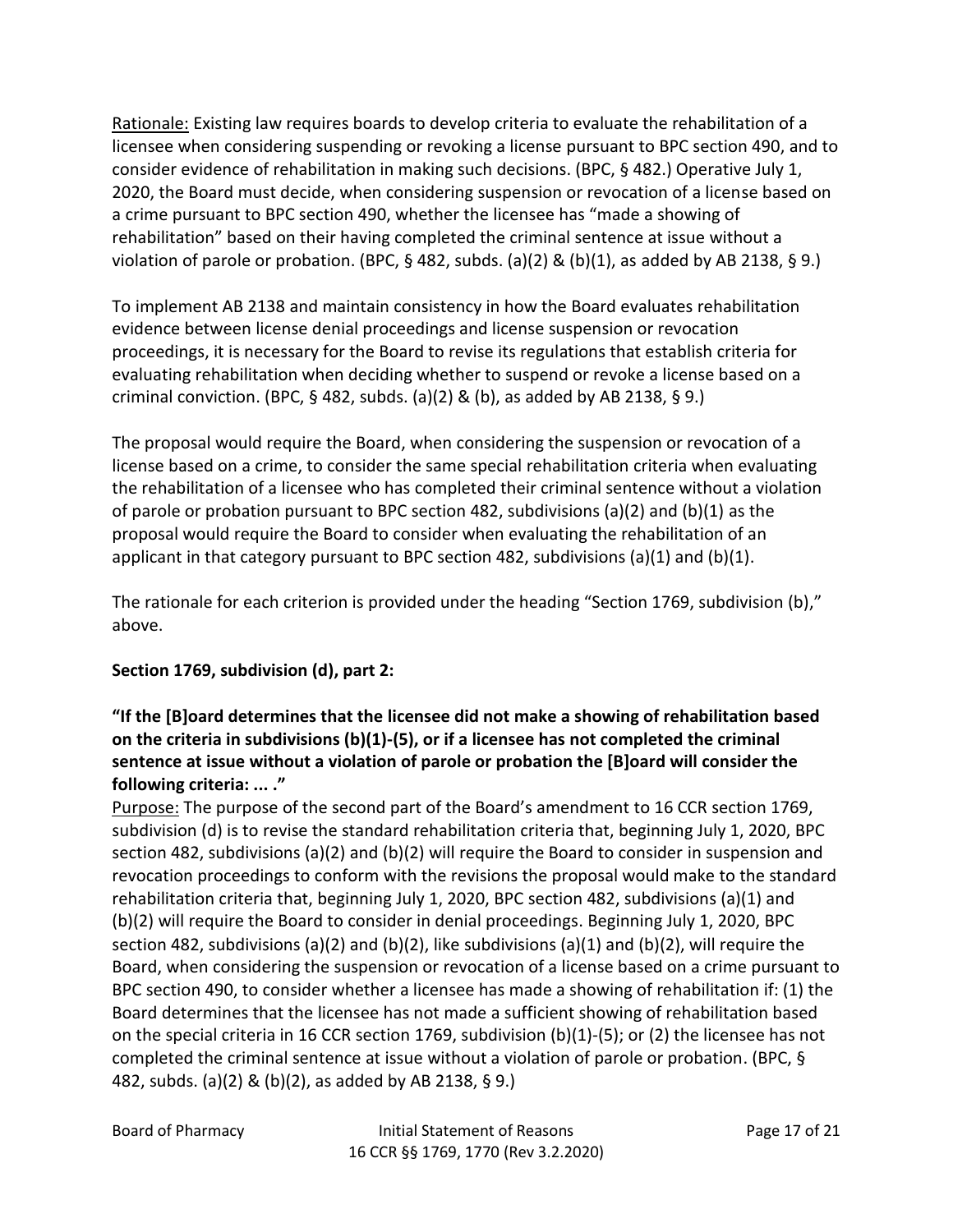As AB 2138 does not prescribe new rehabilitation criteria that the Board must consider when evaluating a licensee pursuant to BPC section 482, subdivisions (a)(2) and (b)(2), the proposal also seeks to provide a more comprehensive list of standard rehabilitation criteria for the Board to consider for these licensees, which is not limited to the person's parole or probation. The list of criteria is mostly unchanged from existing regulation. The list of criteria incorporates the special criteria from 16 CCR section 1769, subdivision (b)(1)-(5), discussed above. Thus, the proposal follows the same approach as 16 CCR section 1769, subdivision (c), discussed above.

Anticipated Benefits: The second part of the Board's amendment to 16 CCR section 1769, subdivision (d) would provide transparency and clarity to licensees who: (1) have not made a sufficient showing of rehabilitation based on the special criteria from 16 CCR section 1769, subdivision (b)(1)-(5), discussed above; or (2) have not completed their criminal sentence without a violation of parole or probation. Providing the revised list of standard rehabilitation criteria would help those licensees understand the facts and documents to present to the Board to demonstrate their rehabilitation in license suspension or revocation proceedings. The proposal would also assist relevant parties to any administrative appeal arising from a license suspension or revocation (e.g., the Deputy Attorney General, the Administrative Law Judge, and the licensee's counsel) in advocating for or against, or deciding upon, those licensees by listing rehabilitation criteria applicable to those licensees.

Rationale: Existing law requires boards to develop criteria to evaluate the rehabilitation of a licensee when considering suspending or revoking a license pursuant to BPC section 490, and to consider evidence of rehabilitation in making such decisions. (BPC, § 482.) Operative July 1, 2020, the Board must decide, when considering suspension or revocation of a license based on a crime pursuant to BPC section 490, whether a licensee who has not "made a showing of rehabilitation" based on the special criteria in 16 CCR section 1769, subdivision (b)(1)-(5), discussed above, or who has not completed their criminal sentence without a violation of parole or probation, has made a showing of rehabilitation based on the standard rehabilitation criteria developed by the Board. (BPC, § 482, subds. (a)(2) & (b)(2), as added by AB 2138, § 9.)

To implement AB 2138 and maintain consistency in how the Board evaluates rehabilitation between license denial proceedings and license suspension or revocation proceedings, it is necessary for the Board to revise its regulations that establish criteria for evaluating rehabilitation when deciding whether to suspend or revoke a license based on a criminal conviction. (BPC, § 482, subds. (a)(2) & (b), as added by AB 2138, § 9.)

Unlike the substantial relationship criteria, AB 2138 does not prescribe new rehabilitation criteria that the Board must consider when evaluating a licensee pursuant to BPC section 482, subdivisions (a)(2) and (b)(2). Accordingly, the proposal will revise the Board's existing rehabilitation criteria by adding the criteria specified in 16 CCR section 1769, subdivision (b)(1)- (5) and making other minor revisions. Each of these criteria are designed to focus the Board's evaluation on facts and circumstances relevant to a licensee's rehabilitation.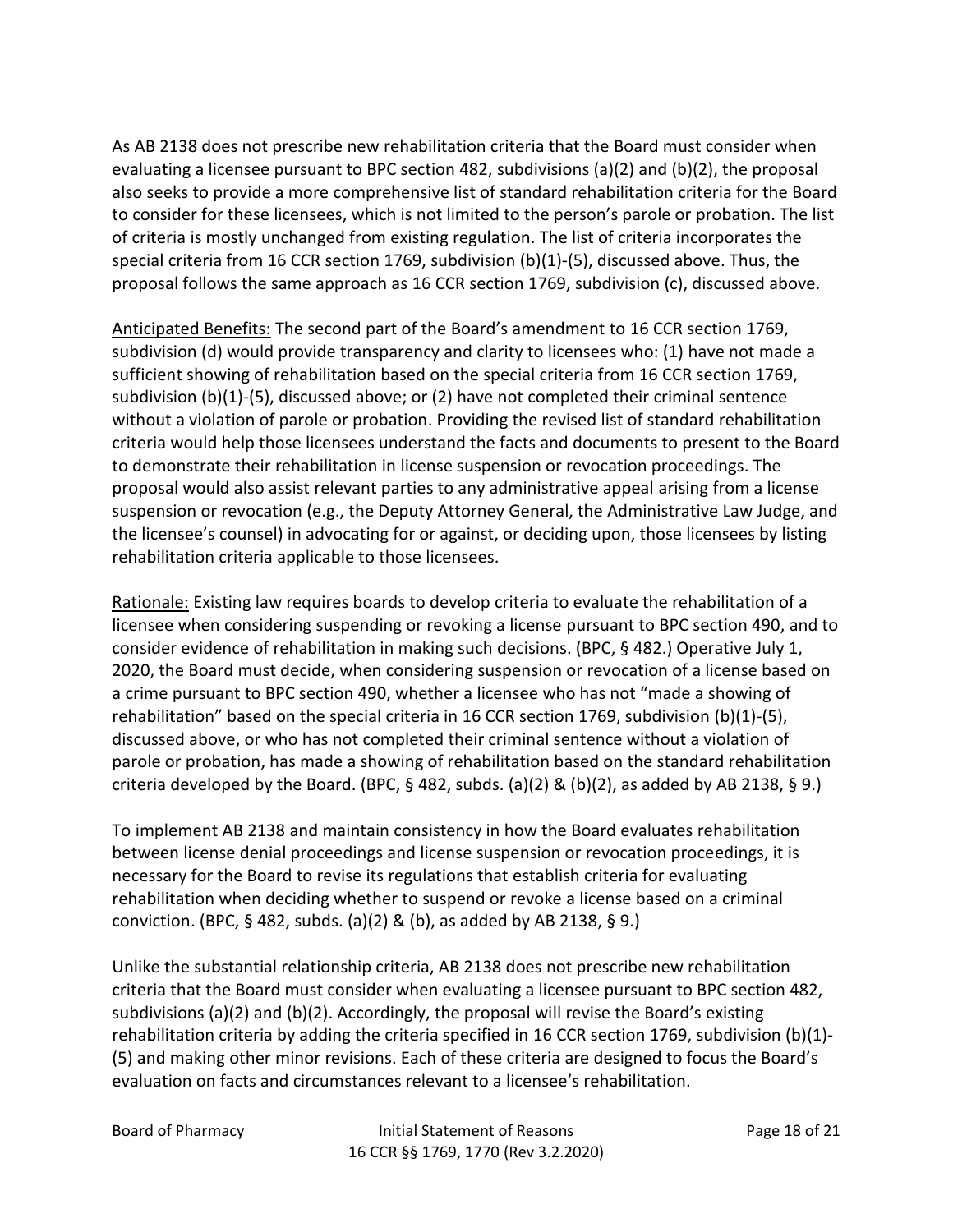The rationale for each criterion is as follows:

Nature and gravity of the crime or act: The Board will consider the nature and gravity of the crime or act for the same reasons that this criterion is included among the special rehabilitation criteria in 16 CCR section 1769, subdivision (b)(1)-(5), discussed above. This is the offense or misconduct against which the Board will judge the licensee's rehabilitation. This is also already an existing regulatory criterion. The Board proposes to amend "severity" to "gravity." This is not a substantive change and would make the regulation internally consistent.

The total criminal record: The Board will also consider evidence of the licensee's total criminal record. This is an existing regulatory criterion. It is necessary for the Board to consider the licensee's total criminal record because additional prior or subsequent misconduct by the licensee is relevant to the Board's decision regarding whether the licensee is sufficiently rehabilitated to be licensed and the licensee's willingness to conform to the requirements of licensure.

Time elapsed: The Board would consider the time that elapsed since commission of the prior crimes or misconduct. The passage of time bears on a person's rehabilitation and, accordingly, it is necessary to consider this criterion in evaluating rehabilitation. This criterion has not changed substantively from existing regulation.

Compliance with sanctions: The Board will consider whether the licensee complied with parole, probation, restitution or other sanctions imposed on the licensee. This is an existing regulatory criterion. The information embraced in this criterion bears on a licensee's rehabilitation in terms of the licensee's willingness to make amends for prior misconduct and to conform to the rules of licensure. Accordingly, it is necessary for the Board to consider these elements to evaluate a licensee's reformation from prior misconduct.

Criteria from new subdivision (b)(1)-(5): The Board will include the special rehabilitation criteria in 16 CCR section 1769, subdivision (b)(1)-(5), discussed above, as part of its revised list of standard rehabilitation criteria. For licensees that completed their criminal sentence without a violation of parole or probation, the Board would first evaluate their fitness for licensure under the special criteria in 16 CCR section 1769, subdivision  $(b)(1)-(5)$ . If the licensee did not demonstrate sufficient rehabilitation under the special criteria in subdivision (b)(1)-(5), the Board would apply all criteria in 16 CCR section 1769, subdivision (d), which incorporates the special criteria in subdivision (b)(1)-(5), because the special criteria will remain relevant factors in an overall determination of whether the applicant made a showing of rehabilitation, for the reasons stated in this Initial Statement of Reasons under the heading "Section 1769, subdivision (b)," immediately above. For licensees with a criminal conviction that did not complete their criminal sentence without a violation of parole or probation, the Board would apply all of the standard criteria in subdivision (d), which incorporates the special criteria from subdivision  $(b)(1)-(5)$ , for the same reason.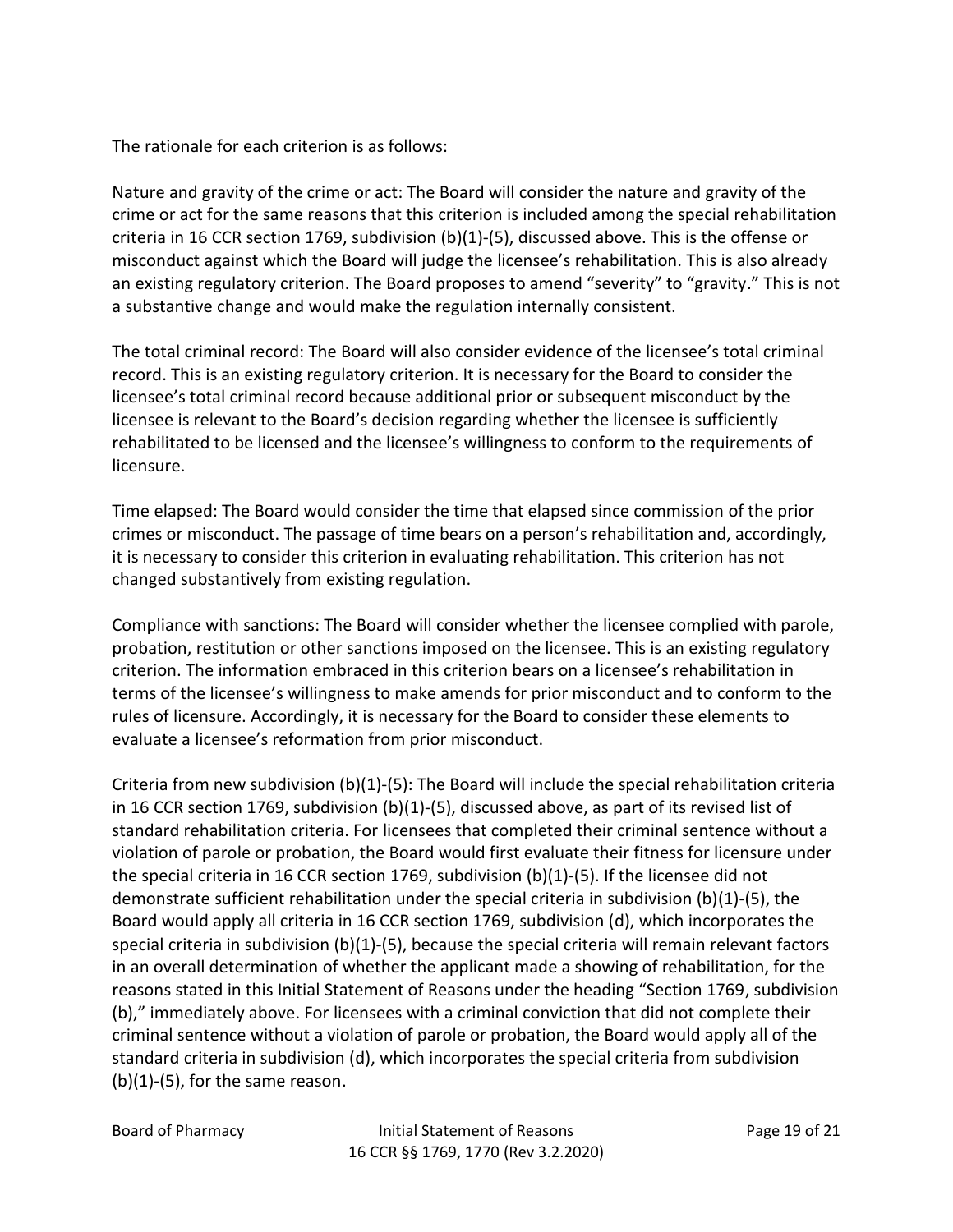Evidence of rehabilitation submitted by licensee: The Board would consider rehabilitation evidence the licensee submitted. This is an existing regulatory criterion. Until July 1, 2020, the Board is required to consider such evidence under BPC section 482, subdivision (b). Beginning July 1, 2020, the Board will be required to consider such evidence under BPC 481, subdivision (c). It is necessary to retain this requirement in order to maintain consistency between the Board's evaluation of rehabilitation in license denial proceedings and license suspension or revocation proceedings. This is not a substantive change and would make the regulation internally consistent. The proposal would amend this requirement to additionally specify that, among other evidence, the Board will consider rehabilitation evidence as provided in the Board's Disciplinary Guidelines. This amendment is necessary to clarify that the provisions of this regulation are intended to supplement, not supplant, evaluation of rehabilitation under the Board's Disciplinary Guidelines, as required by 16 CCR 1760.

### **Underlying Data**

- Assembly Bill 2138 (Chiu, Chapter 995, Statutes of 2018)
- Relevant Meeting Materials and draft Meeting Minutes from Board of Pharmacy Meeting held May 7-8, 2019 (Meeting Materials (Enforcement Committee Pages 1, 10-12 and Attachment 6 and meeting handout), Minutes Pages (Pending))

### **Business Impact**

The proposed regulations will not have a significant adverse economic impact on businesses as the regulations do not directly affect businesses. This initial determination is based on the purpose of AB 2138, which sought to reduce barriers to licensure for applicants and licensees with criminal histories or licensure discipline. It is also based on the lack of testimony at the Board's meeting that the regulation would impact businesses. The Board anticipates that the proposed regulations will impact businesses to the extent that individual applicants or licensees are able to be licensed or retain licensure under the proposal. The Board does not know how many applicants will gain or retain licensure but does not anticipate the number to significantly impact businesses.

#### **Economic Impact Assessment**

This regulatory proposal will have the following effects:

- It will not create or eliminate jobs within the State of California because the regulations are aimed at reducing barriers to licensure and make it easier for applicants and licensees with criminal histories or licensure discipline to obtain and maintain licensure.
- It will not create new businesses or eliminate existing business within the State of California because the regulations are aimed at reducing barriers to licensure and make it easier for applicants and licensees with criminal histories or licensure discipline to obtain and maintain licensure.